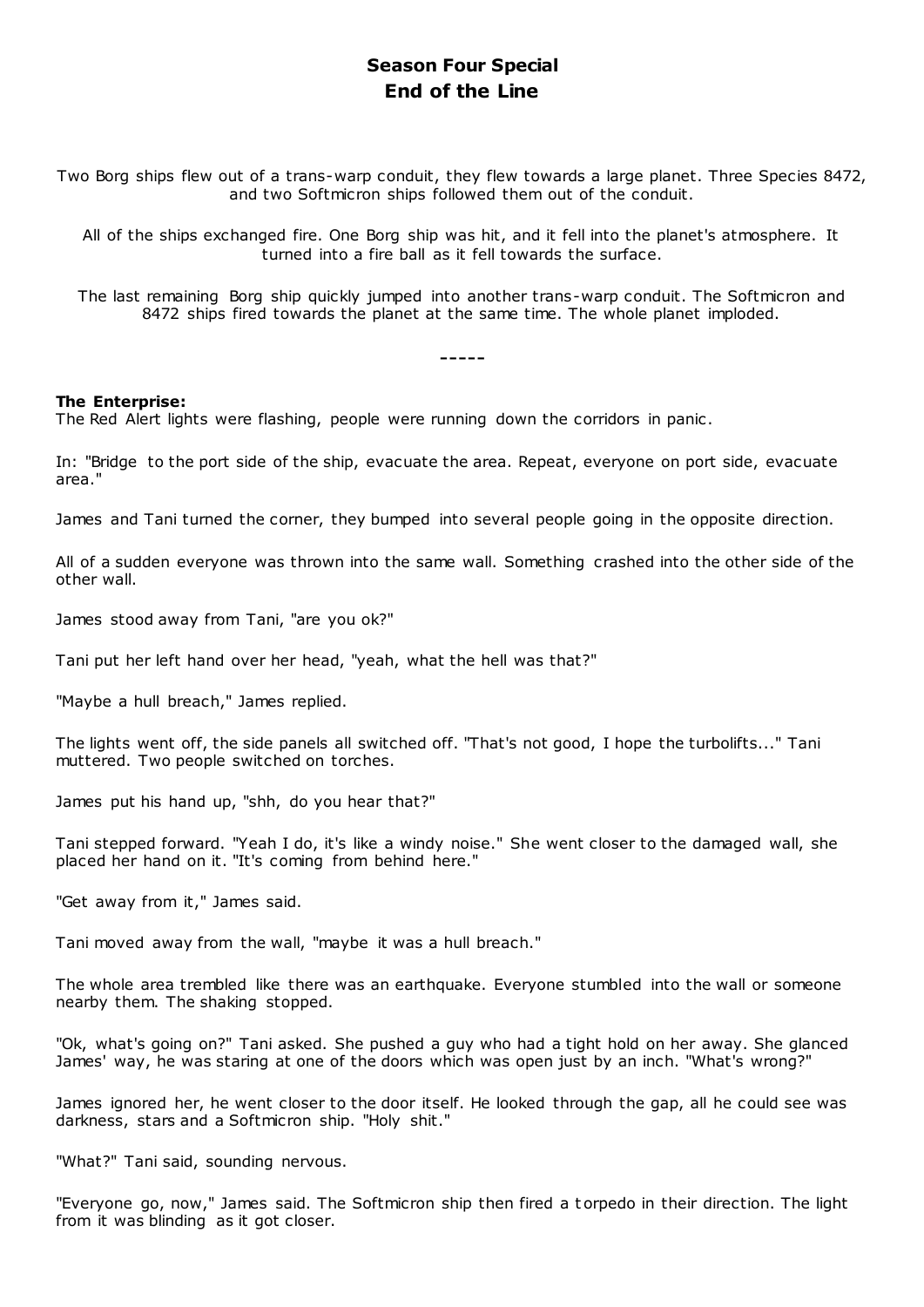"Geez, what is his problem?" a posh girl's voice said.

"I don't know," Lena's voice said.

James felt somebody touch his shoulder. He turned around, just then the lights came back on and Lena was in front of him. "Lena, what, what's going on?"

Lena raised her eyebrow, "I'd ask you the same thing."

"Look can you get this weirdo away from my quarters?" a posh woman asked. Lena glanced at her.

"Your quarters?" James said. He turned around, the door was now fully open and it led to some posh looking quarters.

"Yes, can you please leave? You're creeping me out," the woman moaned.

"Look come on James, let's get you to Sickbay, ok," Lena said softly.

"For once that's a good idea," James muttered. He stepped away from the door, the woman then ran back into her room.

### **Voyager, the Bridge:**

Kathryn was pacing the centre of the room, while Chakotay watched her. Harry looked up from his console looking all serious, "we're in."

Chakotay stood up, "knowing them, we probably entered their space a long time ago."

"It makes you wonder what happened to the Borg Resistance, doesn't it?" Ian said.

Kevin glanced at everyone from the helm, "I have no idea what you guys are talking about. Is that ok?"

Kathryn smiled, "yes it's ok, it was ages ago. Keep going, so far so good."

"Yes Captaine," Kevin said. He turned back to the helm.

Chakotay went over to stand by Kathryn's side. "Second time round, what do you think?"

"We didn't have a smooth trip last time, but this time we have more advantages," Kathryn replied.

"A few extra ships, maybe," Chakotay said.

"Not just that. I have a feeling that the Resistance are winning the battle against the Borg. Think about it. When was the last time we saw a Borg ship that wasn't a Resistance ship?" Kathryn said.

"Probably the last time was Thrown Key," Chakotay said.

"Woah, two whole seasons ago," Harry muttered in amazement. He looked at his hands, "I was Borg that long ago, weird."

Kevin turned around, "what the hell are Borg?" Everyone stared in his direction.

### **Enterprise, Sickbay:**

Doctor Jones appeared in the middle of the room. "Please state the nature of the medical emergency." He looked around the room, he noticed Lena and Nikki standing nearby James. "Does that other EMH ever get activated now?"

"We like you better, I thought your ego would like that idea," Lena replied.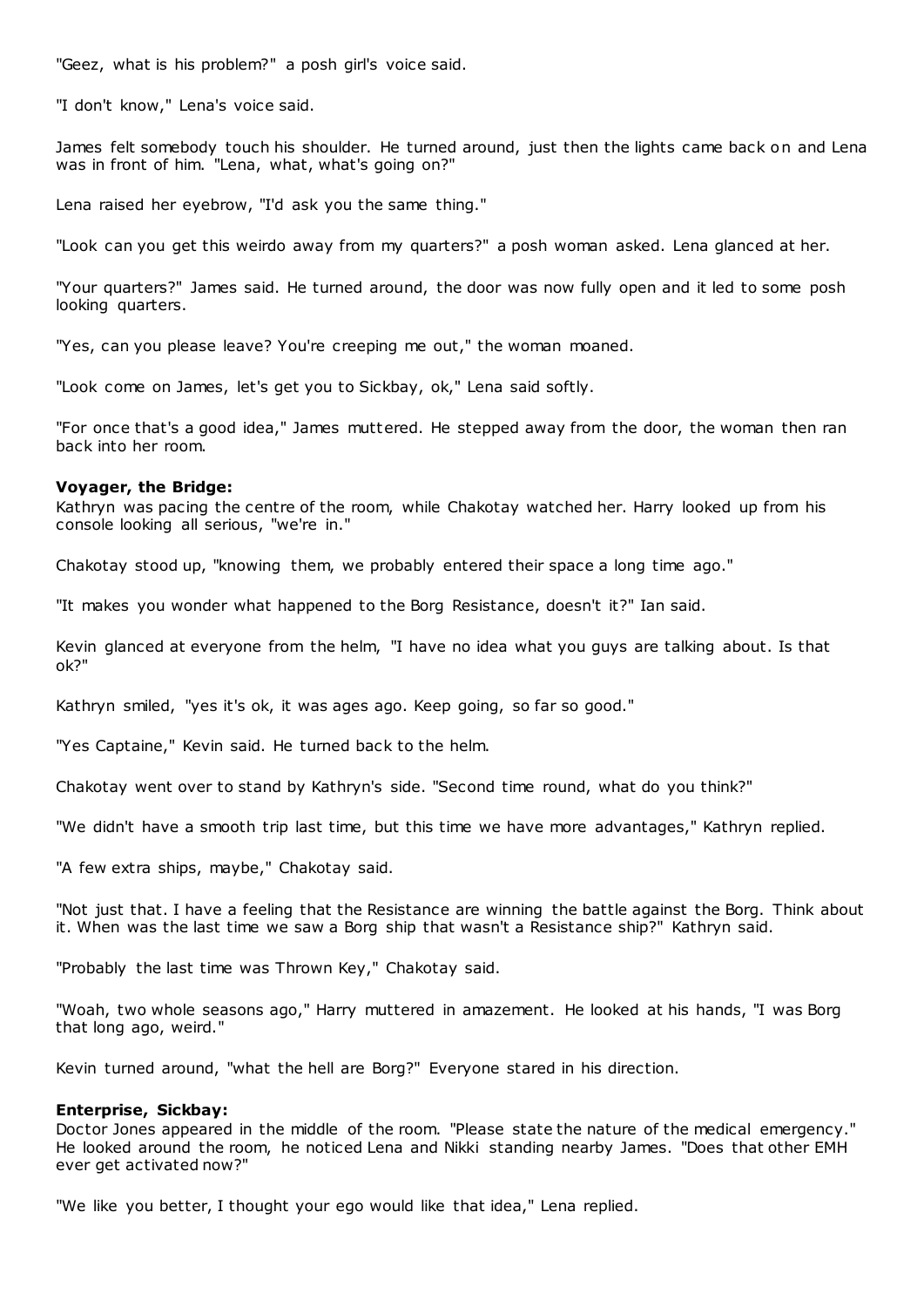Doctor Jones smiled, "really? Oh of course."

"Well you don't smoke in my face, that's a plus on your behalf," Lena said.

"So, what's the problem this time?" Doctor Jones asked.

Lena folded her arms, "according to several people, James just stopped in the middle of the corridor, outside of someone's quarters and went into a trance." She glanced in James' direction. "You can tell him the rest."

"I didn't go in a trance. Your voice went over the intercom, you told everyone to evacuate the port side. Then something hit the port side," James said.

"Sounds to me like an hallucination," Doctor Jones said. He walked over to the group, he picked up a tricorder on the way.

"Maybe but, you've got to hear the rest," James said.

Doctor Jones started scanning him with the tricorder. Lena sat down beside him, "go on."

"That door I was standing outside, well when I first saw it, on the other side was just space like something had smashed into that part of the ship, and tore those quarters apart. A Softmicron ship was there," James said.

Lena glanced Doctor Jones' way, "please tell me it was just a run of the mill hallucination, and not one of those become reality visions."

Nikki pulled a face, "it's quite common now, can't keep happening."

"Hmm," Doctor Jones murmured. Everyone stared his way looking annoyed. "T his is different, unless you count the time you killed Crewman Threepwood."

Nikki giggled, "funny name."

Doctor Jones raised his eyebrow, "yes um, there's telepathic activity in your brain. That could mean a vision."

Lena pulled herself off the biobed, "crap, you know what that means."

"Posh woman's going to lose her quarters for one thing," James said.

"It means we're going to have a run in with the Softmicron, in Borg space. I don't get it," Lena said.

Nikki shook her head, "no that's not going to happen."

"Why not, a Softmicron colony isn't exactly far away from here," James said questioningly.

"You don't get it, this is Borg Space, it's been taken over by the Resistance. They have thousands of powerful ships in their possession," Nikki said.

"I don't follow you. Softmicron are supposed to be a lot stronger than Borg," Lena said.

"Yeah but the Softmicron haven't got as many ships as the Borg, they never did. The Softmicron aren't stupid, they won't attack a species so powerful unless they have an advantage. They don't have one," Nikki said.

"Is that a guess, or is it actual fact?" James asked.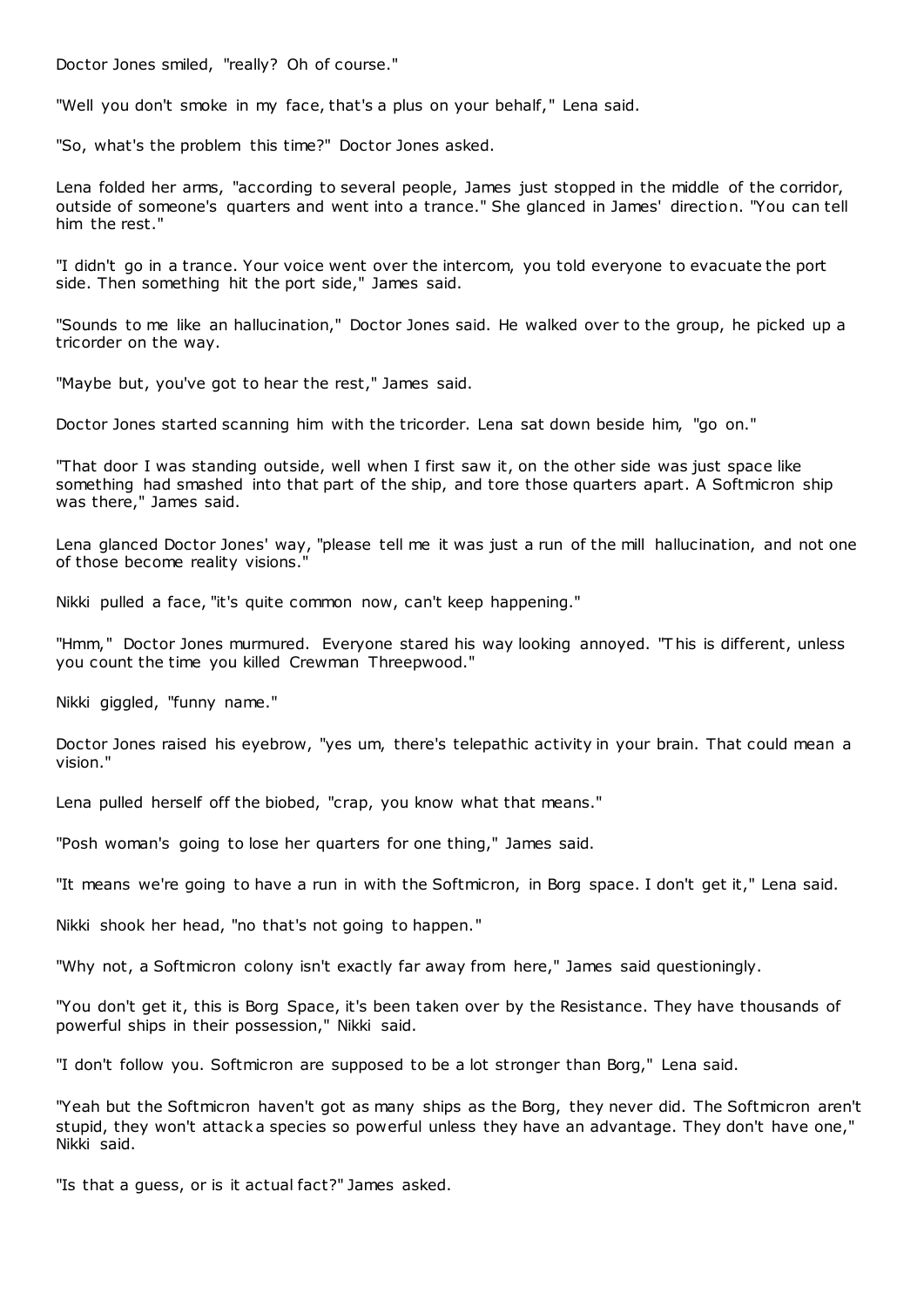"I spent a long time in the Tolg, the Softmicron and the Tolg never really fought against each other," Nikki replied.

"Maybe it's cos we know too many races, but why don't I believe her?" Lena muttered.

"I know what you mean," James said.

Doctor Jones closed his tricorder, "you are both reading too much into this. Everytime James has seen something that has happened, he has seemed his version of normal." James glared in his direction. "This time I detected something. Maybe it was a telepathic crewman's dream."

"Or he overheard someone else's vision," Lena said.

Nikki felt her forehead, "this hurts, how on earth can a human do that?"

"It could happen to me too," Lena said.

"Oh it's a Slayer thing," Nikki said.

"Wait a second here," James said. Everyone looked at him. "Can't be either of those. It was me in the dream or vision. Do you get it, whatever it was, it was mine."

"Or you swap bodies with someone telepathic ," Nikki blurted out.

"He has a good point Doc," Lena said, ignoring Nikki. She pouted.

"I'll do a more detailed scan, if I may?" Doctor Jones said.

"Ok fine," James said.

"Don't worry people, we'll figure this out. We always do," Lena said.

"Should I inform the Captain?" Doctor Jones asked.

Lena glared at him, "I am the Captain."

"Oh yes, this is the Enterprise, of course," Doctor Jones stuttered.

"Look Lena, I have a bad feeling about this," James quickly interrupted. Lena looked at him instead. "This is going to happen, I can tell."

"Not to my ship it's not," Lena said.

## **Meanwhile, some abandoned quarters:**

The entire room was dark, three figures were sitting on the ground. Two more beamed in, they stood near the others.

"It's working, he got it alright," a posh voice said.

"Good, all we have to do is wait for now," a familiar girl's voice said.

### **Voyager, the Bridge:**

"Captain, transwarp conduit alert," Harry stuttered.

Kathryn stood up, "on screen."

"Red Alert," Chakotay ordered. The lights dimmed, the red light started flashing.

Harry sighed, "they're hailing. That's good right?"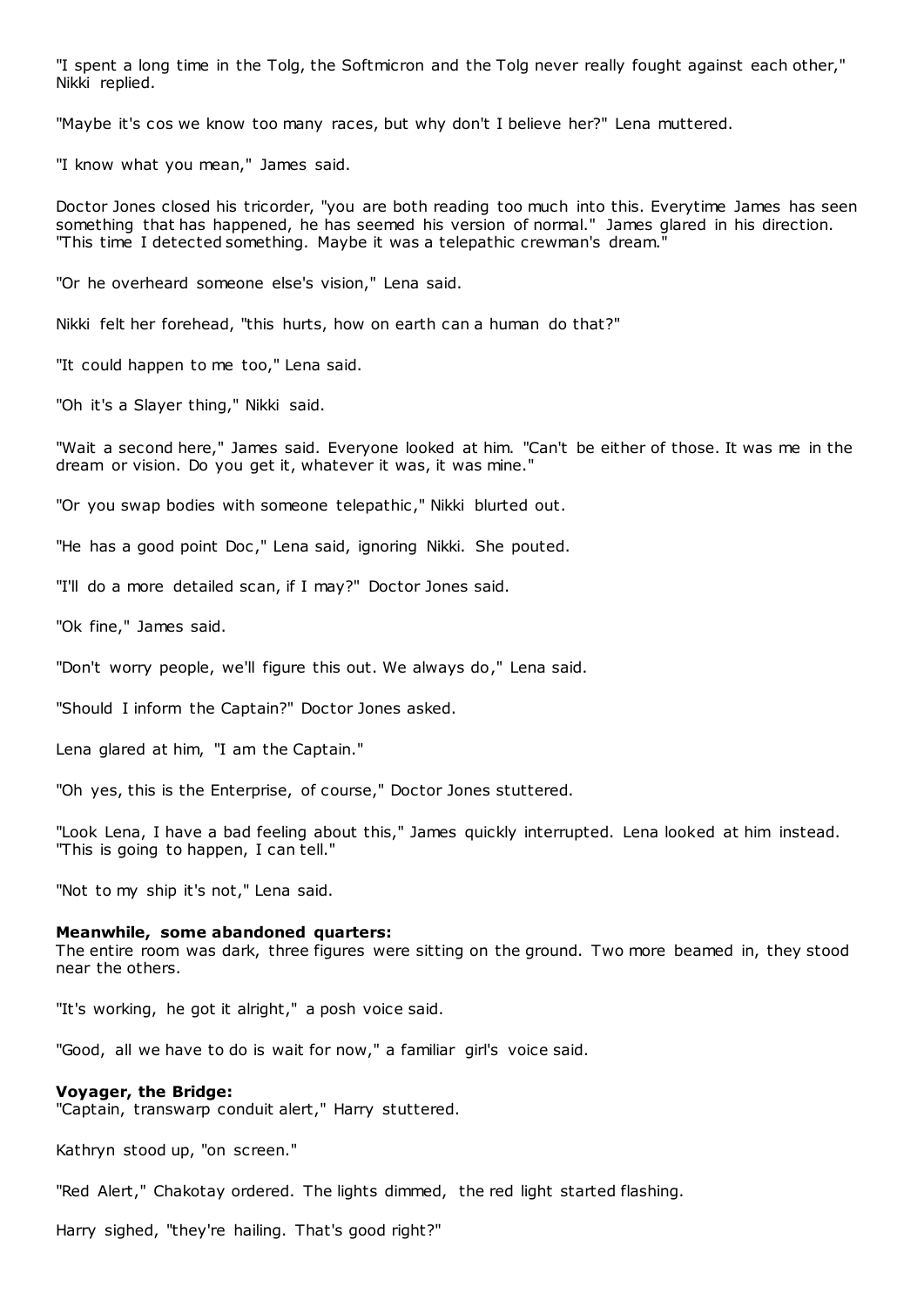"We'll see, open a channel," Kathryn commanded.

The Klingon Korok appeared on the viewscreen, minus a lot of Borg implants. "Voyager, it's an honour to see you again."

Kathryn smiled, "General Korok, it's good to see you again too. I take it the Resistance is going well."

"Three years ago it was going well, Captain. I am confused though, why is Voyager back at Borg Space?" Korok said questioningly.

"Old enemies brought us back to this quadrant, it is a longer story than that," Kathryn replied.

"What did you mean by it was going well three years ago?" Chakotay asked.

"For the last month we've been under attack," Korok replied.

"By who? Borg people?" Kevin asked.

"Species 8472," Korok replied.

"Is it because we're here, cos we did this the last time we were here," Ian commented.

"That's not all," Korok said.

Harry sighed, "that's good right, cos you have weapons against them and we've done this before."

"Species 8472 are not alone this time. Species 23 is aiding the attacks," Korok said.

"Who's Species 23?" Kathryn asked.

### **Meanwhile, the Enterprise:**

"Softmicron?" Jessie muttered.

Lena glanced behind her, she looked back with a raised eyebrow. "Yeah, why comment like that?"

"I thought they didn't use ships that much," Jessie replied.

"I know, it doesn't make any sense. For starters James hasn't seen something f rom the future, he's always seen stuff that's happened before," Lena said.

Jessie stood up, "he has. I mean he has seen stuff from the future."

"Ok, did any of those times turn out to be a fluke?" Lena asked.

"Just the really silly ones yeah, in other words they were just nightmares," Jessie replied.

Lena rolled her eyes, "ok, give me an example of one that came true."

"Only once, unless he hasn't told me or I've forgot," Jessie said. Lena folded her arms impatiently. "Oh um, he went to open a door or something and Iinan was there. He stabbed him like he really did later, just in a different place and stuff."

"So James' visions aren't accurate, but they get to the point," Lena said. She smiled, "get to the point. Did you get that?" Jessie stared blankly at her. "I'm a very sick person."

Jessie smiled nervously, "yeah um whatever. Look this could be just a plain old hallucination, or like you said it wasn't accurate."

"Meaning another part of the ship gets smashed in, and James is there too?" Lena said questioningly.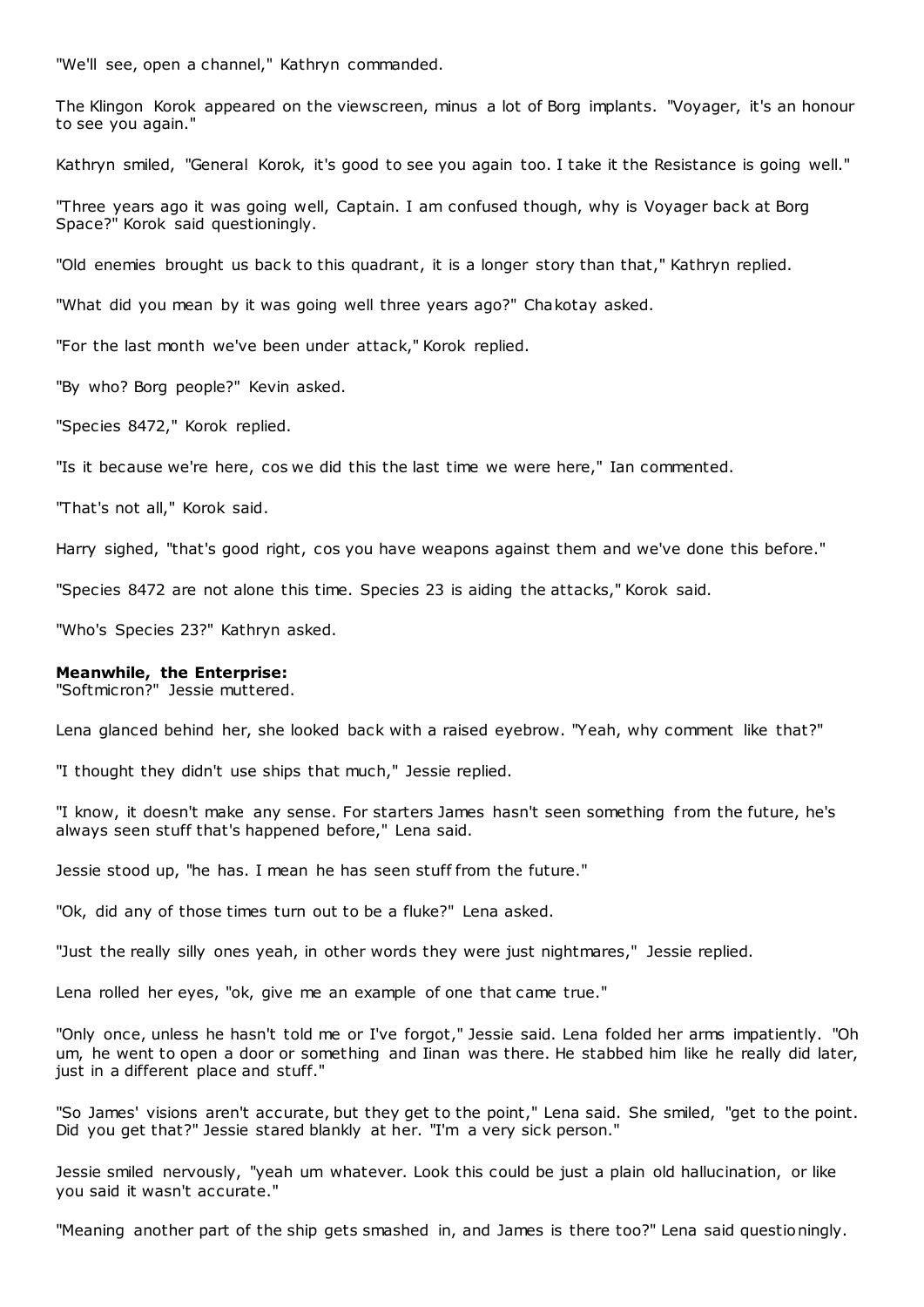"He might not be there at the time," Jessie said.

Lena groaned, "maybe he's only right about the Softmicron attacking, and everything else is just made up."

"You said they get to the point, maybe everything happens but like you said in a different place. Or the ship doesn't get smashed in, maybe it just gets a tiny bit damaged," Jessie said.

"There's no way to know for sure. We just have to remember that the Softmicron will cause a lot of damage if we meet them, so we get the hell out of there when we do," Lena said.

"Look Lena, I don't mean this as an offense to James, he's just new to this whole telepathic thing. But I figured if something like this happens in the future, you or Faye would have sensed it too," Jessie said.

Lena stared at her in shock, "Faye? Thanks for reminding me, better check her." She ran out of the room.

Jessie shrugged, "fine."

### **The abandoned quarters:**

The two standing figures sat down nearby the other three. "What do you mean by we have to wait? Wait for what?" Craig asked impatiently.

"You know the plan. We can't do anything else until we have what we need," Lilly replied.

"But why did we have to do that telepathic thingy?" Craig asked.

"Oh come on Craig, stop it. It's not like we're in a hurry," James said.

Craig stared angrily in his direction, "how can you say that. Were you asleep or something?"

"Enough!" Lilly yelled. Everyone glanced at her. "We're not going to get anywhere like this."

"She's right guys, we have to wait or it won't work," Faye said.

"Yeah but what even makes you think the Softmicron will come from the right place?" Craig said.

"They will, they have fast but very few ships so why would they come out of a portal every time?" Lilly said.

"Exactly, besides Tani said it herself. She knows more about them than anyone that was left," Faye said, getting quieter with each word.

### **Meanwhile, Enterprise Engineering:**

Lena hurried through the main doors, she looked around the entire area. Tani made her way over to her. "Hey, looking for something?"

"Yeah, where's Faye?" Lena replied.

"Upstairs, why?" Tani said.

"Explain later, maybe," Lena muttered. She headed over to the lift. Tani shrugged, and went back to work.

Lena stepped off the lift as it got to the second floor. She made her way over to Faye, who was actually at a console.

"Faye," Lena said.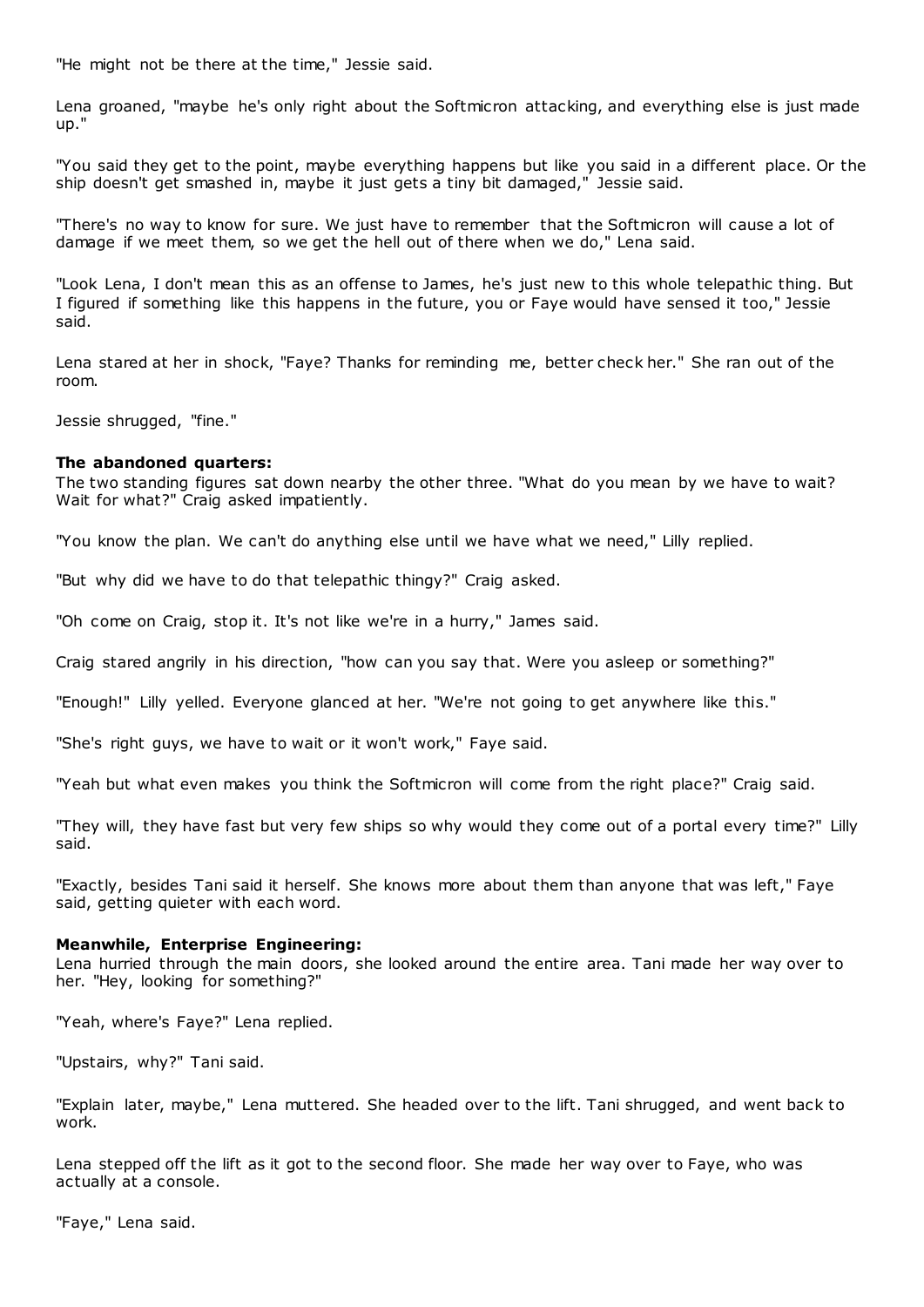Faye turned around, "oh hi Lena. I'm all better before you ask."

"It's ok I know, Doc told me. Look I just want to know if you've had any visions or hallucinations recently," Lena said.

Faye shook her head, "no, not since the Iinan incident."

"Ok thanks. If you do have any though, you'll come straight to me ok?" Lena said.

Faye nodded, "yeah sure."

The entire room shook briefly. Lena tapped her commbadge, "Janeway to Bridge, report."

# **Enterprise Bridge:**

"You won't believe it if I told you," Tom replied.

In: "Try me."

Tom stood up, he looked in the direction of the viewscreen. On it was two Softmicron ships, and a dozen 8472 ships. "Well the Borg Resistance's new enemies, along with their buddies, have joined us."

In: "Do we know them?"

"Oh yeah," Jessie replied.

"Our good friends the Softmicron, isn't that great," Tom said sarcastically.

### **Engineering:**

Lena's eyes widened in shock, "I don't believe it."

In: "I told you."

"Talk later ok," Lena stuttered. She ran towards the lift.

"Sure," Faye said nervously.

# **Voyager, the Bridge:**

"So they are Species 8472's new allies, it can't get any worse," Kathryn said.

"Not really," Chakotay said. He turned to Ian. "Get the old anti-8472 weapons ready."

"Um, that takes time you know," Ian said.

"I know that," Chakotay muttered.

"Evasive maneuvers, Kevin," Kathryn ordered.

"Yes ma'am, but I must warn you that my..." Kevin said.

"I don't care, unless you mean your evasive maneuvers are crap," Kathryn said.

"Good, better fasten seatbelts then," Kevin said.

Kathryn and Chakotay stared at each other. "Wanna sit down?" Chakotay said. Kathryn nodded. The ship jolted to the side, they both fell over.

### **Enterprise Bridge:**

"Holy crap," Tom stuttered as he stared at the viewscreen. Lena appeared on the bridge. "Lena, who flies Voyager now?"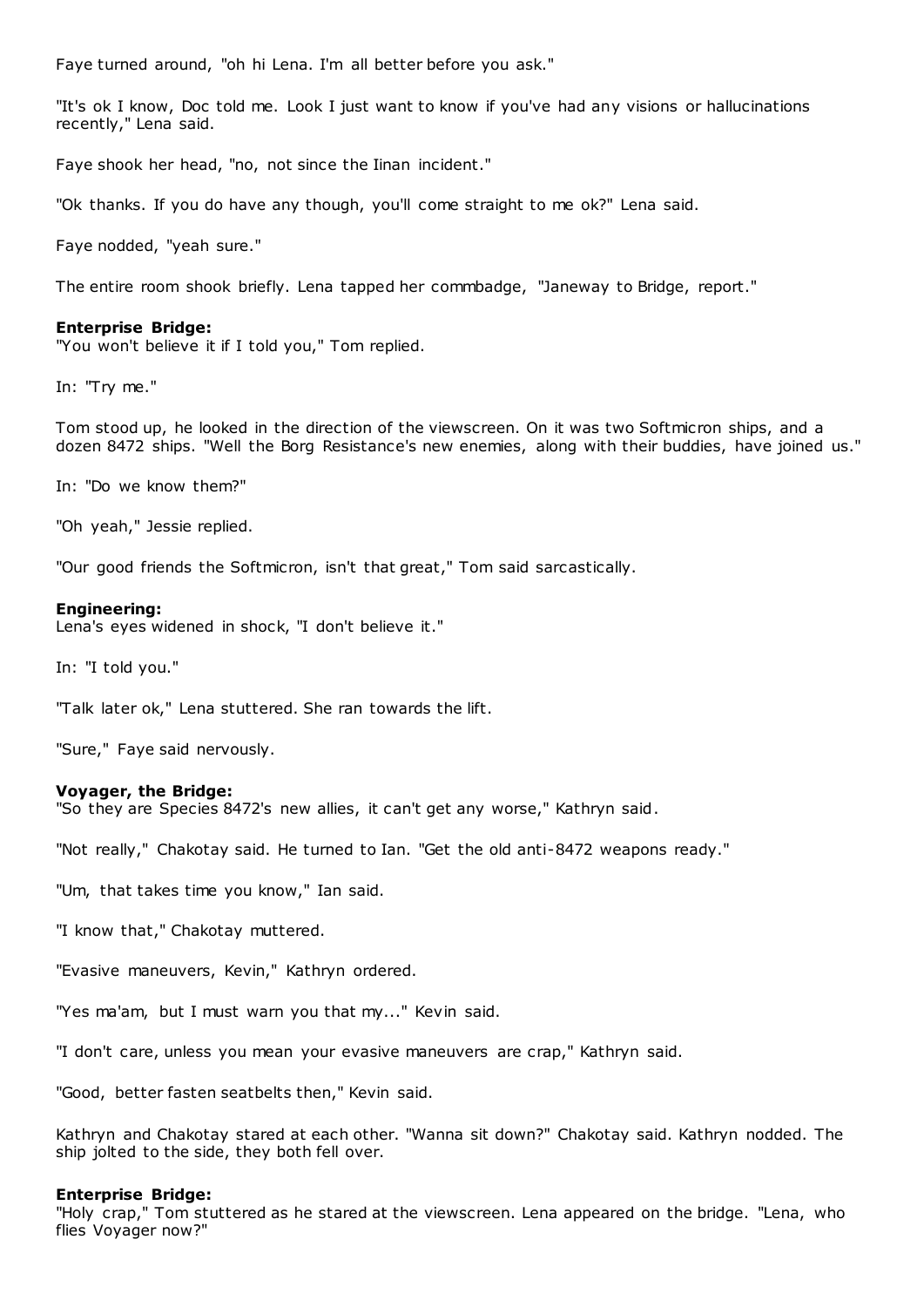"Dunno, I think Kevin said he'd have a go since he can fly shuttles," Lena replied.

"Well let's just hope nobody who gets space sickness is on that ship," Tom said.

Lena glanced at the viewscreen, "ookay, that's worrying."

"You know what else is worrying?" Jessie said. The ship shook violently. "I don't know how to work those 8472 weapons, I wasn't really at Tactical back then."

Lena rushed over to Tactical. "I think we should worry about the Game Cube lovers, we've tried firing at them and they barely get damaged," Tom said.

"Have you even tried torpedoes?" Lena asked in Jessie's direction.

Jessie rolled her eyes, "no cos Mr Dunce head thinks we should always start firing with phasers."

Tom pulled a face while he had his back to Jessie and Lena, "yeah but we don't run out of phasers."

"But we could run out of power to use them if we get our butts kicked, which we will if we're just using phasers," Lena said.

"Voyager's firing those Borg weapons, how the hell did Ian beat me to it?" Jessie said.

"The reason why you're having trouble is because we don't have any, Jess," Lena said.

Tom turned around, "what? You've got to be kidding me."

"They were created, designed and built on Voyager, we don't even have the Borg nanoprobe idea in the database," Lena said.

"Like I said before, we should just worry about the Softmicron," Tom said nervously.

"That sounds like a good idea," Lena said as she stepped away from Tactical.

"I have an idea, a very old idea," Jessie said. Everyone looked in her direction looking surprised. "Don't look so shocked."

Lena leaned on the banister, "ok, what is it?"

"Remember when we were trying to recover the Lillyia F9 and Seventh Voyager interfered," Jessie said.

Tom smiled deviously, while everyone else looked confused. "You mean Seventh Voyager's old..."

"Seventh Voyager's shuttle maneuver, yep," Jessie said.

"I dunno, I don't know what that is," Lena said.

"Trust me," Jessie said.

Tom sat down in his chair, he fiddled with the side panel. "Shuttle Bay 1, release a shuttle and give me control of it's helm."

In: "Yes sir, but why?"

"Just do it, quickly," Tom replied.

"Are you nuts, shuttles only crash into planets and none are around," Lena said.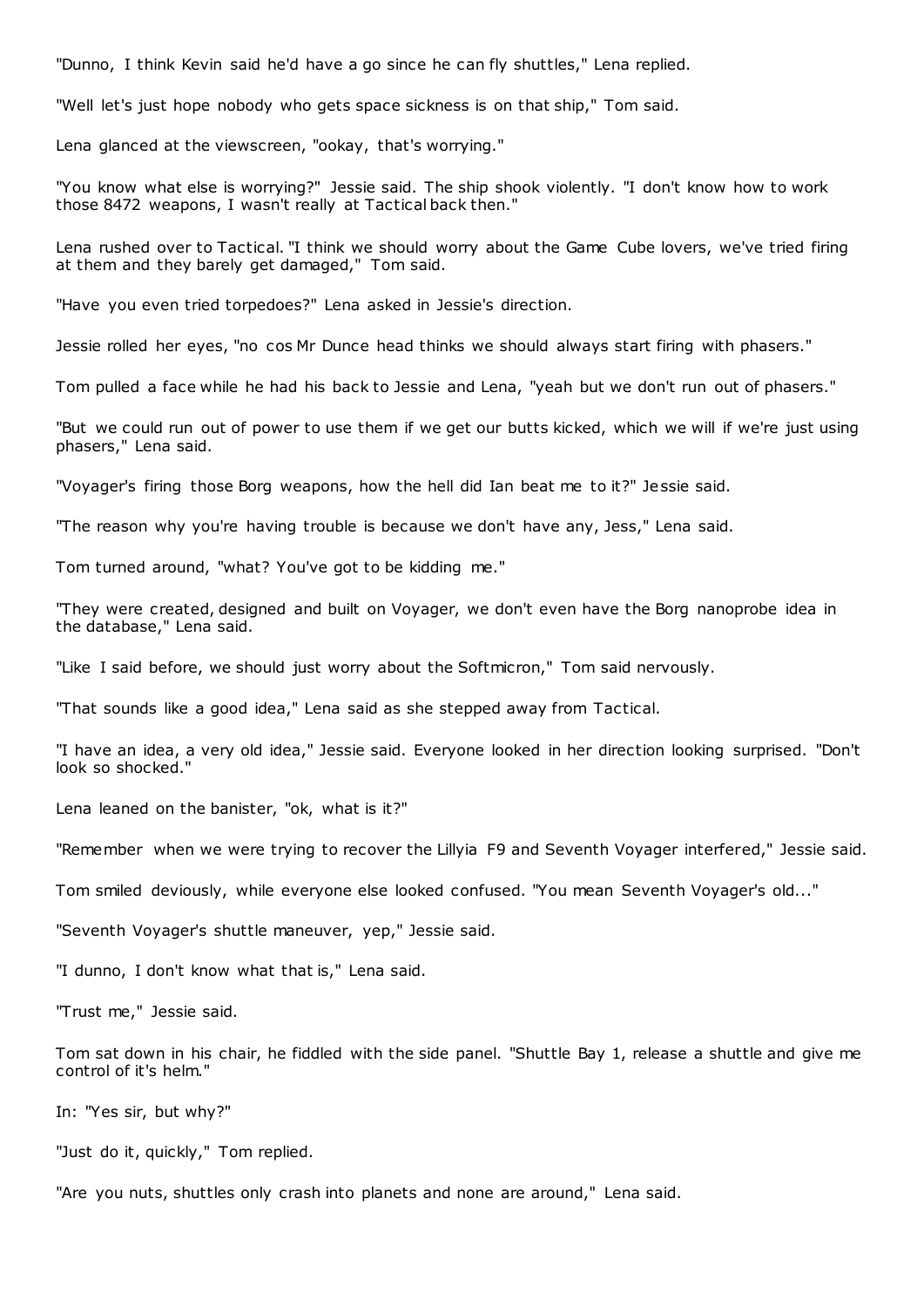"It's ok, we know what we're doing. Triah tell Voyager, the Lillyia fleet, and the Borg ship to keep away from the shuttle. Bryan you get us away from it too, but keep us in weapons range," Tom ordered.

"Right," Triah and Bryan said.

#### **Voyager:**

"What are they doing?" Chakotay asked.

"I hope coffee isn't in that shuttle, I'm not falling for that ploy again," Kathryn replied angrily.

"Boy I wish I didn't miss that," Ian said. Kathryn glared at him.

#### **Enterprise:**

"Jessie now," Tom ordered.

"Aye aye, Commander Parasite," Jessie said, she pressed the fire button.

Tom sulked, "hey, meanie."

"I'll do it, Bryan get us out of the way," Jessie ordered.

"Um yes ma'am," Bryan said.

One torpedo hit against the shuttle's hull, it exploded sending out a shockwave. The shockwav e collided with one Softmicron ship.

"Bingo, their shields are down," Jessie said.

"Good plan, now firing at shields free Softmicron ship would be a good idea," Lena said.

"I know," Jessie muttered.

"Um, another portal's opening up," Triah said.

Lena and Tom looked at the viewscreen, two more Softmicron ships flew out of a purple and blue portal.

"I'm guessing we can't use your shuttle maneuver again," Lena said.

## **The abandoned quarters:**

Lilly was hovering behind James, as he was working on a small computer. "Well?"

"Second portal, same signatures. That's good right?" James said.

"It's great, you know what to do," Lilly said. She turned to the others in the room. "Faye, get prepared for stage 2 of the plan." Faye nodded her head.

#### **Voyager:**

"Borg ship is hailing us," Harry said.

"On screen," Kathryn commanded.

Korok appeared on the viewscreen. "Captain, we cannot take anymore of this, we must retreat."

"Not very Klingon of him," Kevin commented.

"I'm crap at history but shouldn't humans from the 21st century not know about Klingons," Ian said.

"22nd century buddy," Kevin muttered.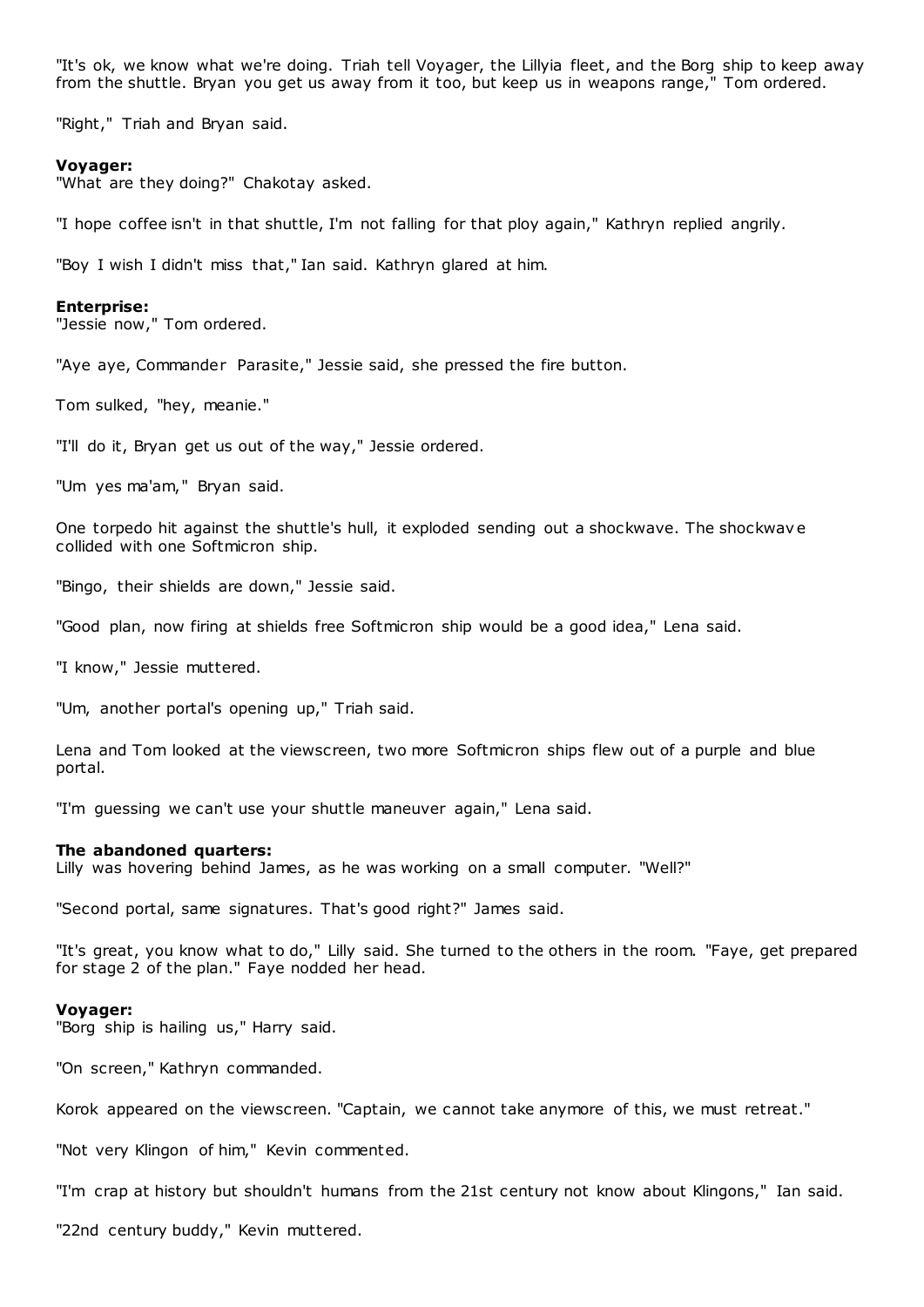"Oh right," Ian said.

"Doesn't matter, Kevin get us out of here, warp..." Kathryn said.

"I have a better idea Captain, just follow us," Korok said. The viewscreen changed to show the battle.

"Ok, inform the others," Chakotay ordered.

"Aye sir," Harry said.

#### **Enterprise:**

"Captain, Voyager's following the Borg Resistance into a transwarp conduit. They said to follow," Triah said.

"Bryan you heard her," Lena said.

"Just barely," Bryan said.

"God like father like son," Lena groaned. Tom glared at her. "Just follow Voyager."

"Right, did you know they're going into a transwarp conduit?" Bryan said.

"One more comment like that and I'll fly," Lena said.

"Lena, don't punish everybody that's not really fair," Tom said. Lena glared at him instead.

#### **The abandoned quarters:**

"Like before we're in the transwarp conduit," James said.

Everybody else glanced his way. "Oh crap, that's not good," Faye muttered.

"Doesn't matter, we still have time. Come on, stage 2 James," Lilly said.

James groaned as he stood back up, "great again. Why do I have to do the hard part anyway?"

"Well maybe you'd do Faye's job if you knew what you were doing," Craig said.

"I know but," James said.

"James, for goodness sake, now's not the time. Please?" Lilly snapped.

"All right sorry, it's just Faye's memories is probably a hell of a lot better than mine," James said.

Faye knelt down nearby, "not really, somebody got blown to pieces near me."

"Ok let's do it," James said. He knelt down in front of Faye.

Faye held out her hand, "you know the drill." James took a hold of it.

Lilly glanced at Craig and the posh girl, "quickly people, we need to know if it works again."

"Sorry," posh girl said.

"Oops," Craig muttered. He and the posh girl went over to a console. They dematerialised.

### **Meanwhile, the Enterprise Sickbay:**

Doctor Jones left the office while reading from a PADD, "this is just like last time. The telepathic activity came from somebody else." He looked up from the PADD.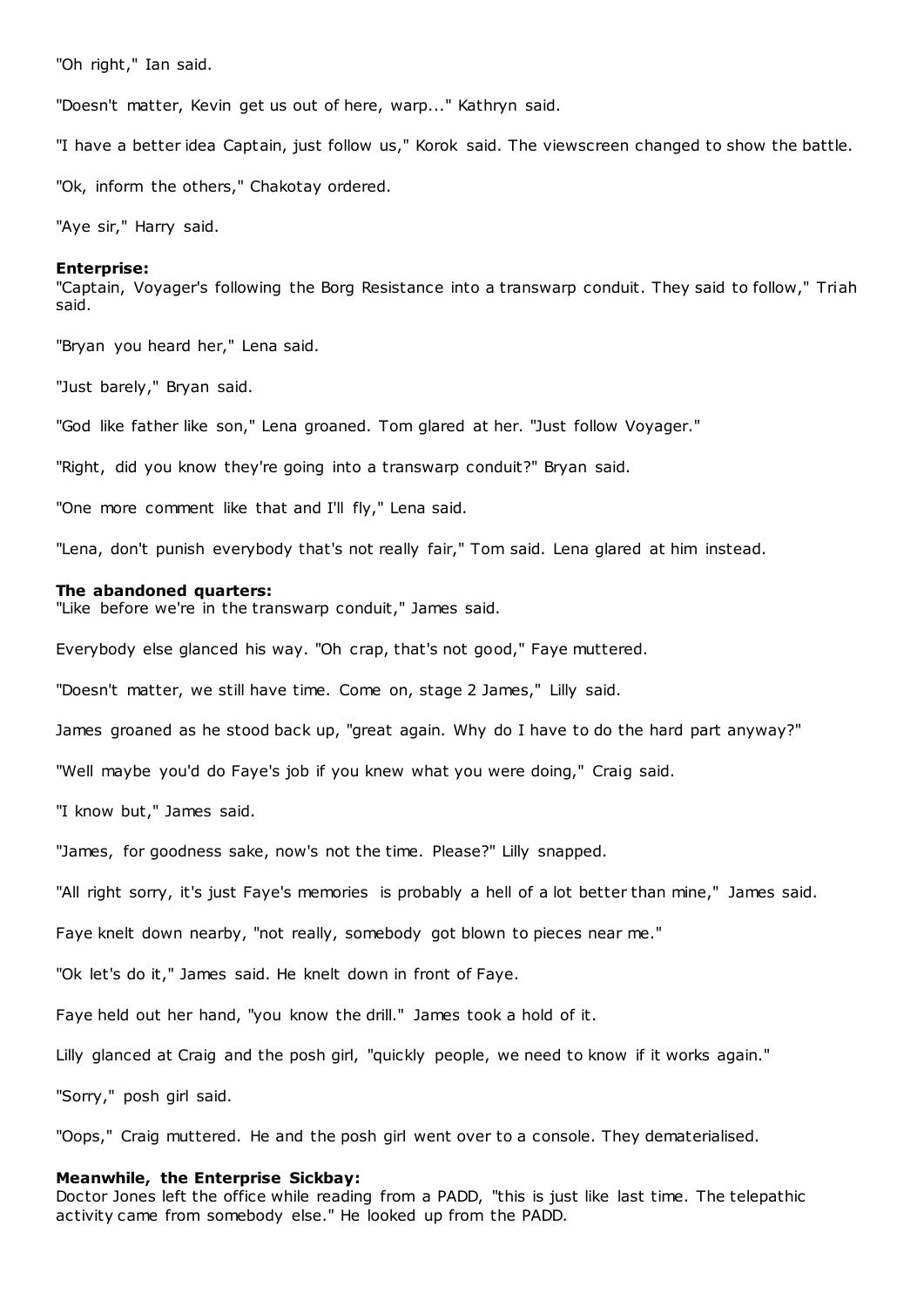"That doesn't make sense," James said.

Doctor Jones sighed, he stopped walking nearby him. "I'm afraid that's what it is."

James put his hand over his forehead, "oh god, what the hell is that."

Doctor Jones picked up a tricorder, he scanned him. "It's happening again."

"But I don't see anything," James said.

"I don't get it either, lie down again," Doctor Jones said.

"Ok what will that do?" James said questioningly. He cringed, and he fell to the ground. Doctor Jones knelt down beside him.

"Jones to Janeway, you'd better come back to Sickbay," Doctor Jones said.

Craig and the posh girl rematerialised in the office. The posh girl glanced back at Craig. "It looks like it's working."

"Yeah let's go before anyone notices us," Craig said.

#### **A little while later:**

James woke up but everything in sight was blurred. Something moved in front of his face.

"Yassie, pack it in," Lena's voice said.

"Lena?" James said.

"Hey sleepy head," Yasmin giggled.

James sat up, his vision a bit better. Lena, Yasmin, Kathryn and Doctor Jones were standing nearby him. "Jesus, what happened?"

"You received a much bigger dose of the telepathic pill, so to speak," Lena replied.

"Who the hell could, it doesn't make sense," James muttered.

"What did you see, people dying?" Yasmin asked.

"Actually yes I did, but it hasn't happened before and it's like before but just a bit bigger," James replied.

"Bigger, how?" Kathryn said questioningly.

"I mean I saw more than just that one thing, I saw quite a lot of things happening. It was from me I can tell, but I don't get how," James said.

"No I do not either, the telepathic activity belongs to someone else. Definitely human," Doctor Jones said.

"Species 8472 are telepathic but I don't see how they could do this," Lena said.

"Wait, Species 8472, Softmicron... what's happened recently?" James asked.

"We were attacked by 8472 and Softmicron. How did you know the Softmicron attacked us?" Lena replied.

Kathryn quickly interrupted, "we also went into a Borg transwarp conduit."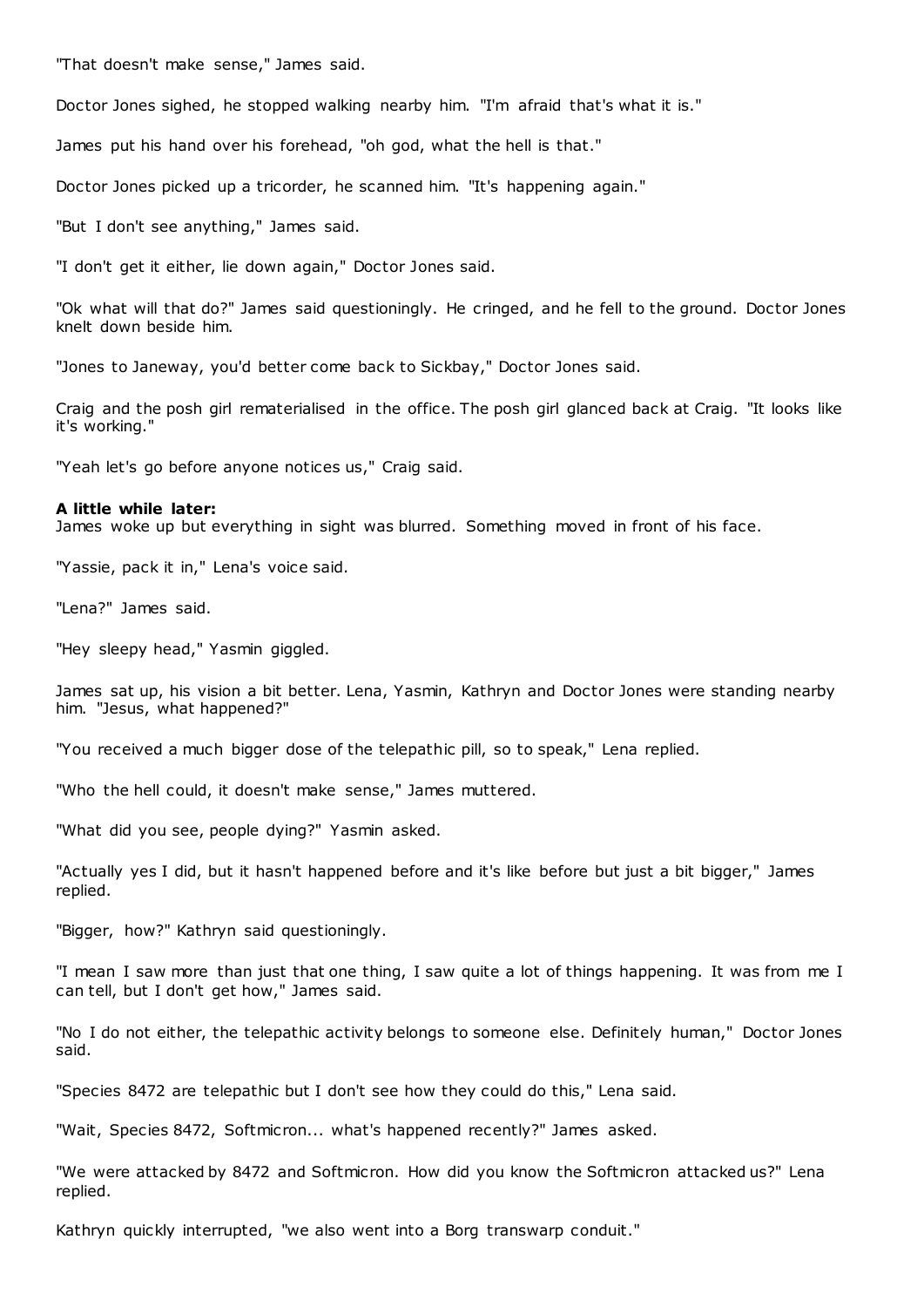"How long have we been in it?" James asked.

"Ten to fifteen minutes, why?" Kathryn replied.

"Whatever you do, don't leave it," James said.

"Huh, what?" Lena said, sounding confused.

"I just know we're going to get attacked until nearly everyone is dead, trust me on this," James said.

"Ok if you know what's going to happen, and it was you in the visions and stuff, then who's telepathy is doing this?" Lena asked.

James put a hand on his head again. Doctor Jones scanned him again, "I think all of you should back off. Judging by my scans he must have seen a lot more than the last time. It was major shock and it's not possible to be able to make sense of it all."

"Deck 6, room 420. Whoever did it is in there," James said.

"How can you be sure?" Kathryn asked.

"Because I remember being in there near the end of the whole thing. Faye, Lilly, Craig and that annoying posh woman was there too," James replied.

"In the future?" Yasmin said.

"No, they were in the present at that time. I'm trying my best to fix it all together," James said.

"Ok, whoever's doing this must like to give people major headaches," Yasmin said.

"Whoever it is has got a lot of explaining to do," Lena said. She left the room.

Yasmin put a hand on her head, "and should supply me with some good painkillers." Doctor Jones injected her with a hypospray. "Thanks."

### **The abandoned quarters:**

"It worked, but I have major headache now," James said.

"I bet," Craig muttered.

The doors exploded, leaving a hole in the wall. Lena stepped through the hole holding a phaser rifle. "Knock knock, who's there."

"Uhoh, shouldn't you have sent a message to tell them what to do instead?" the posh girl said nervously.

Lena looked around the room, she looked very confused. "James, what the hell? I thought you were in Sickbay."

"Maybe you should have hid," Faye said.

"I didn't have time," James said.

"Ok someone should tell me what's going on before I use Mr Zappy here," Lena said.

"Maybe we should tell... wait, Mr Zappy?" James said.

Lena pulled a face at him, "shut up, just tell me what's going on."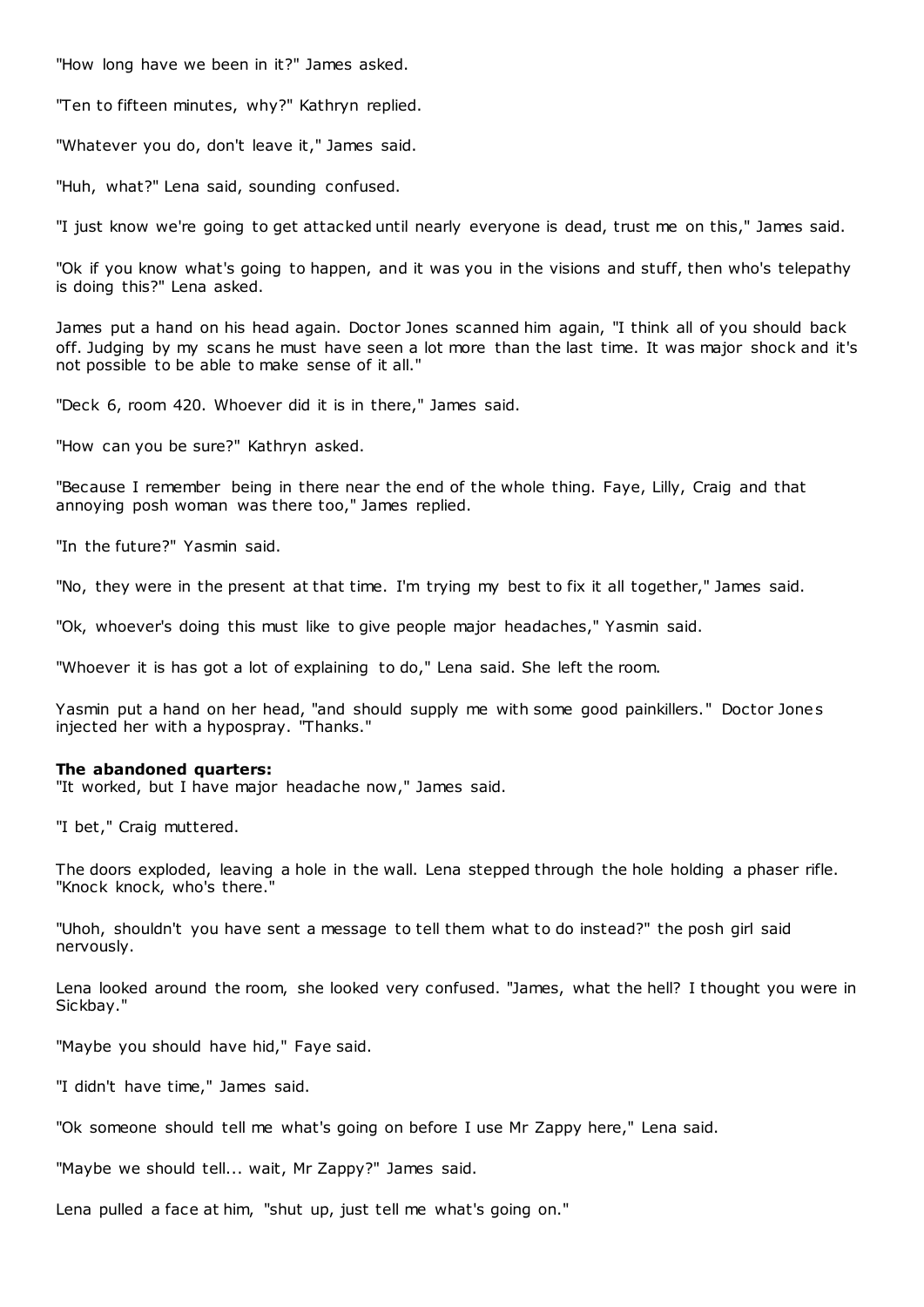Lilly stepped forward, "we're here to screw up the timeline anyway guys, why not?"

"Timeline, oh geez, you're from the future then. That would make more sense," Lena said. She glanced in James' direction. "I take it the telepathy came from you, and I could have thought of a better name if I had more time."

"Sure you could have, I shouldn't use Kiara as a good example of your name calling," James said.

Lena pressed a button on the phaser, "don't make me put it on kill. Wait, mum named her."

"She has a point," Craig pointed out.

"Take her side all you want, I said I shouldn't use it as a good example. Oh forget it," James said.

"Ok just wondering, how far in the future are we talking about?" Lena asked.

"Two months, give or take," Lilly replied.

Lena lowered her rifle, "so all the stuff James saw actually happens in those two months?"

Faye nodded, "yeah, it's an old technique of mine. Enhanced of course."

"Why didn't you just put the memories into somebody more used to telepathy?" Lena said.

"It was easier to do it to your James, and anyway James didn't want you or Faye having his memories," Lilly said.

"Hey, you'd be the same way," James muttered.

Lena shrugged, "I wouldn't want his memories, good point." James rolled his eyes.

"Actually, what I tried to tell him was that only relevant memories would go into his past self, or whatever," Faye said.

"Doesn't matter, forget it. You're here to change the past, how do we do that?" Lena asked.

"Easily. Turn around, and stay in the conduit for as long as possible. We have the codes the Softmicron used to open the realm. We can open a realm that'll hopefully take us to the Games Control Centre," Lilly replied.

"So why don't we just drop out of the conduit here, and do it?" Lena said questioningly.

"Near and on the border line is safer, all the attack ships have already worked their way into Borg Space," Craig replied.

"Ok fine. I'll tell Voyager and the Fleet, but you've got to explain this a bit better," Lena said.

"What more is there to explain?" Faye said.

"I'm just curious, god," Lena muttered.

#### **The Conference Room, Enterprise:**

Kathryn, Chakotay, Lena and Tom were sitting at one side of the table, while James 2, Craig 2, Lilly 2, Faye 2 and the posh girl were sitting at the other side.

"I'm surprised I allowed you lot to do this," Kathryn said.

"No you didn't, you're kinda dead in the future," James 2 said.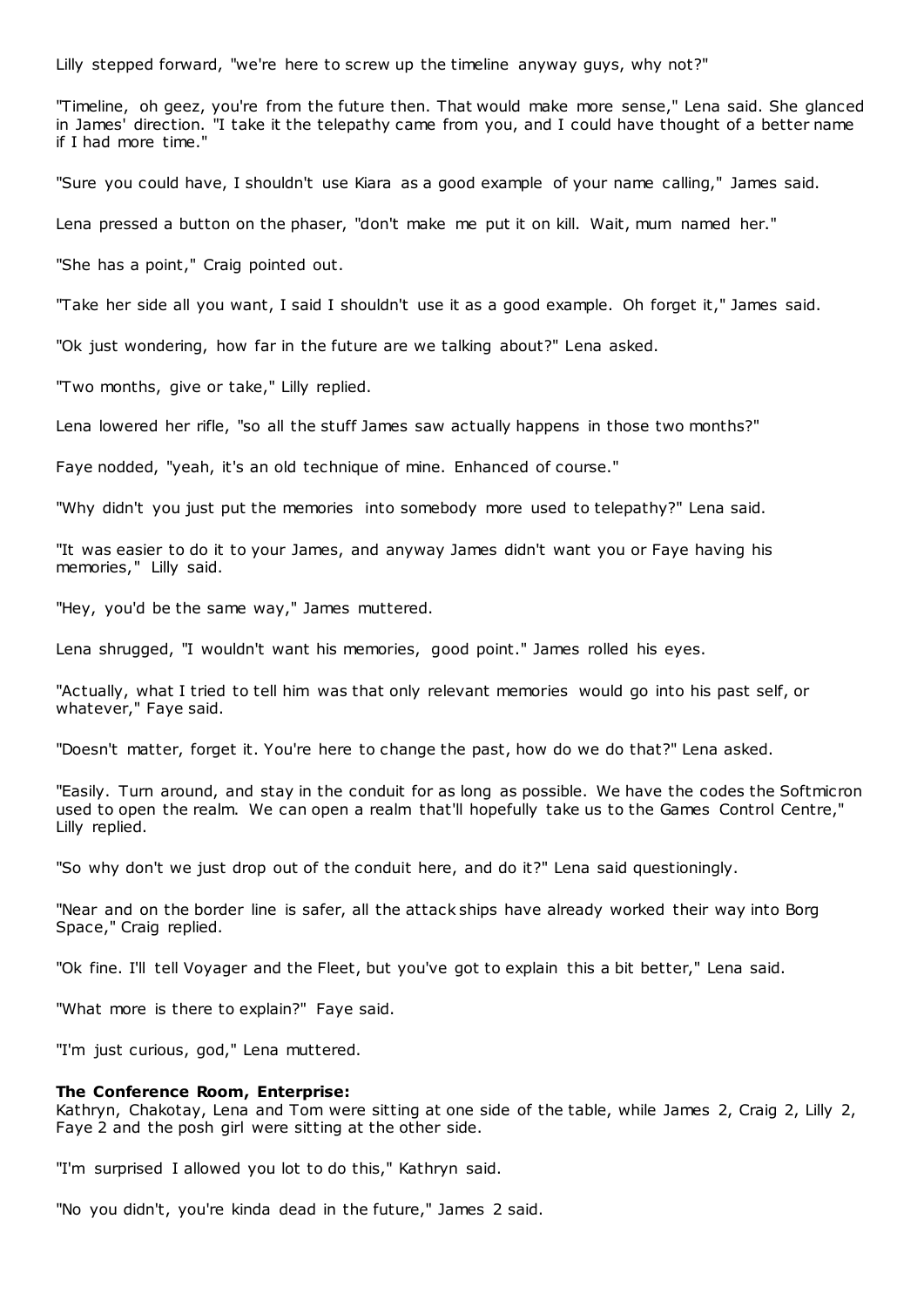Lilly 2 glared in his direction, "James shut up."

"What, she's my mum unfortunately," James 2 said. Lena tried to keep a straight face.

Kathryn rolled her eyes, "oh get over it."

Chakotay quickly interrupted, "anyway, that's nice. We just want to know what made you come back in time. What makes you think going to the Softmicron's homeworld will make things better?"

"It was basically Tani's idea. It would take months to get through Borg Space, and take it from us you don't want to go through it. The Softmicron and 8472 alliance, Borg, it's like comparing cats with dogs," James 2 replied.

Everyone but Kathryn stared at him with a raised eyebrow. "Surely dogs..." Chakotay muttered.

Kathryn smiled, "cats are quite vicious towards him."

"Yeah well I should have said puppies or dogs. The Borg probably won't lick your face and tear up your enemies. Cats can leave scars for life, but they can't kill you. Borg are kinda like that now," James said.

"Tear up enemies? I've really got to get a dog," Faye said with a grin.

"Can I just also mention that male drones won't try humping your leg," Craig said.

James glanced in his direction, "I was a drone briefly, I'm so glad you cleared that up."

Craig looked nervous, "he's a good example see."

"Harry was a drone too," Lena pointed out.

Craig pouted, "so much for that."

"And I'm allergic to cats, you know like I was with Seven," Kathryn said quickly.

"Ah, that's the reason why you don't like being around Lena and I," James muttered.

Chakotay smiled smugly, "good point." He tried to hold back a squeal as Kathryn grabbed his leg.

Kathryn smiled sweetly, "ok. Your plan is to go to the Softmicron homeworld, and do what?"

"There they control the Game Cubes, we can program one to go anywhere we want," Lilly said.

"You mean, we can get home?" Kathryn said questioningly.

"Exactly, but the Softmicron homeworld is really dangerous. Luckily with the war going on their defenses will be a little scarce. Just send all the Slayers down, and get the Game Cube to land somewhere on the planet. Finally, we all fly into it. Any questions?" Lilly said.

Tom put his hand up, "I was asleep, what did I miss?" Everyone groaned. "What?"

"Can I do the telepathy thing on him, it's really a painful headache?" Faye said.

James looked at her, "are you kidding, that's too much work. You only gotta hit him."

"I heard all the Game Cube plan, it's just I don't get why. I mean the Softmicron are powerful, they nearly kicked our butts, and who says the Slayers can fight them. Can't they change to anything they want?" Tom said.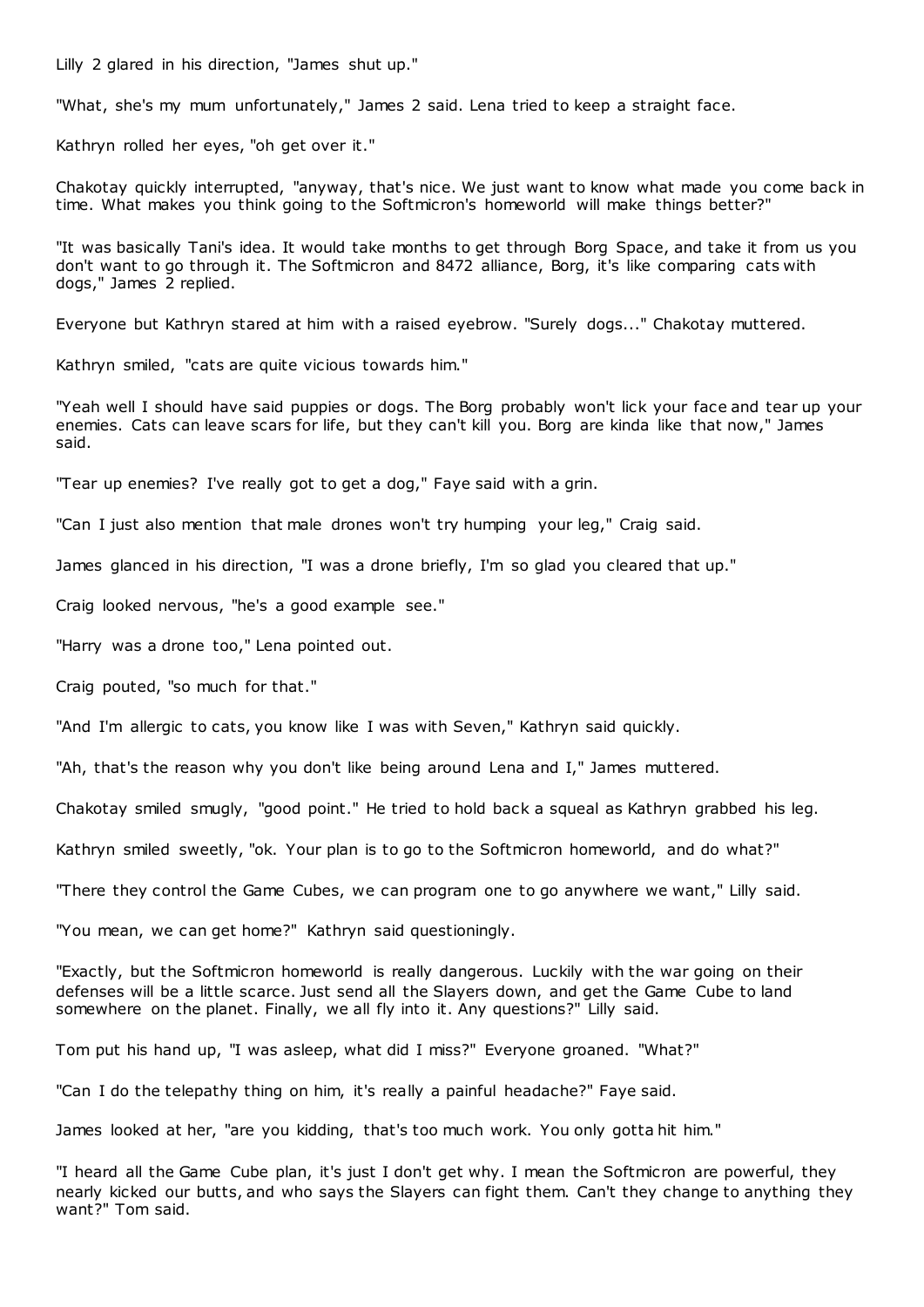"Oh my god, Tom has a point for once," Lena said.

"Hey, I make a lot of good points," Tom muttered.

"Sure anyway, what makes you lot think that we'll be better off in this plan?" Chakotay said questioningly.

"Believe me, it's the only option," Lilly said.

"Why, what's so bad about the original timeline?" Tom asked.

"Where to start, where to start? Did I mention the body count?" Lilly replied.

"The Softmicron can't be that bad," Kathryn said.

"You wanna bet? We may as well tell them," Lilly said.

"Hell yeah," Craig said.

The posh girl looked up from filing her nails, "what, what are we doing?"

"Keep at it posh girl," Lena muttered.

"Ok," the posh girl said. She continued filing.

"Why don't we start just when the Borg conduit was opened?" Craig suggested.

"Good idea," Lilly said. She leaned on the table. "Hope you're listening good, cos I don't want to repeat a single bit."

"Tom get out of here," Lena said.

"I'm paying attention," Tom said.

"Ok, I'm starting. I don't want any interruptions," Lilly said.

"Ok," Kathryn, Chakotay, Lena and Tom said impatiently.

"All right, once the ships were at a 'safe' distance they all dropped out of t ranswarp," Lilly said.

*Captains Log Supplemental: After a close call with the Softmicron and Species 8472, we are travelling in a Borg transwarp conduit. The Resistance has told us that they have a ship repair facility on a planet nearby, so we'll be dropping out of it very soon.*

#### **Voyager, The Bridge:**

"Captain, the Resistance is hailing us," Harry said.

"On screen," Kathryn commanded, she climbed out of her chair.

Korok appeared on the viewscreen, "Captain Janeway, we will have to exit the conduit now. Just follow our lead."

"Right, we'll inform the others," Kathryn said. She glanced at Harry, he nodded his head.

The Borg ship flew out of the conduit, with the others right behind it. They all flew straight into a Softmicron fleet.

"Holy shit," Kevin stuttered.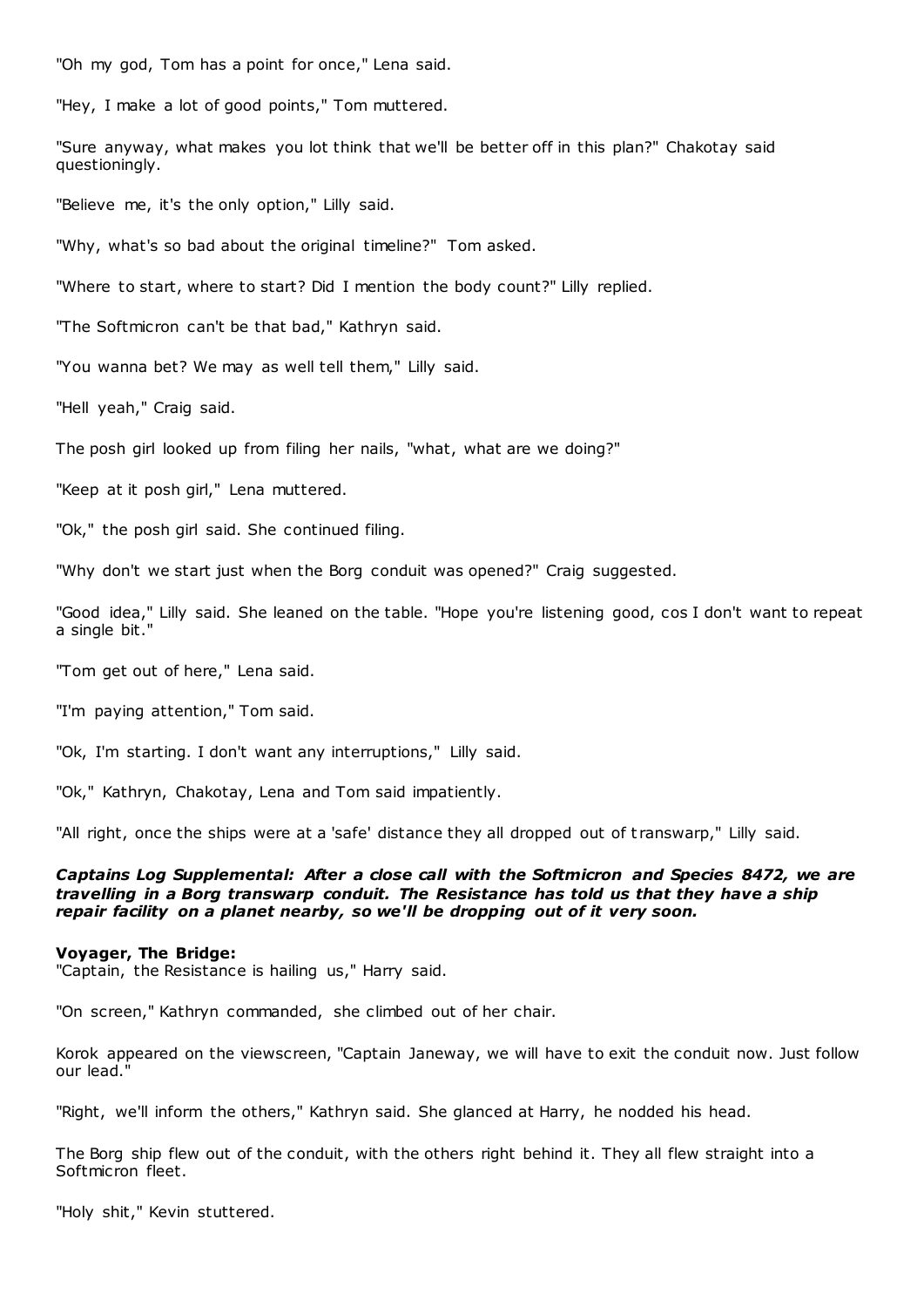"Stole the words right out of my mouth," Ian said.

"Mr Clarke evasive maneuvers!" Chakotay yelled just as the ship shook violently. The science station exploded, smoke filled the entire room.

"Aye sir!" Kevin yelled back.

### **The Lillyia Z5:**

Emma entered the bridge via the turbolift, Lilly glanced back at her. "Glad you could join us, can you kick some Softmicron butt?"

"No problem," Emma replied. She stood behind the tactical station.

"I know this is a long shot but what about our new weapon?" Scot said questioningly.

"It's only a prototype Scot," Lilly said.

Scot pulled a face, "it's only a prototype Scot."

James 2, aka Johnstone, glanced at them nervously. "Can you two quarrel later?"

"Fine," Scot muttered.

Lilly passed him a mean glare, "fine whatever, Emma fire the weapon."

"Which one?" Emma asked.

"She's been on the Enterprise, of course she doesn't know what it is," Scot said.

"Press the red button instead of the usual button," Lilly said.

"Oh, ok," Emma said. She pressed the button with glee.

### **Enterprise:**

Everyone but Jessie stared at the viewscreen looking shocked. "Ok Voyager has the nanoprobe weapons, the Lillyia has a cool weapon that seriously kicks Softmicron ass. What do we have?" Bryan asked.

"We have a warp core shield," Tom replied. Everyone laughed despite the situation.

"I wouldn't say the Lillyia's kicked a single ship's ass just yet. They're having an overload," Jes sie said.

"Every ship for themselves Jess, can you just concentrate on firing weapons and shields?" Lena said.

Jessie glanced down at her station, "yeah I can do that."

Tom glanced in Lena's direction, "we haven't been at war for more than one day and you're already snapping at your crew."

"Shut up Tom," Lena muttered.

"See, oh wait, you always used to say that," Tom said.

Triah glanced back at them, "you said every ship for themselves, didn't you? This maybe helpful to us then."

"What, what maybe helpful?" Lena asked.

"80% of the Softmicron fire is directed at the Borg ship," Triah replied.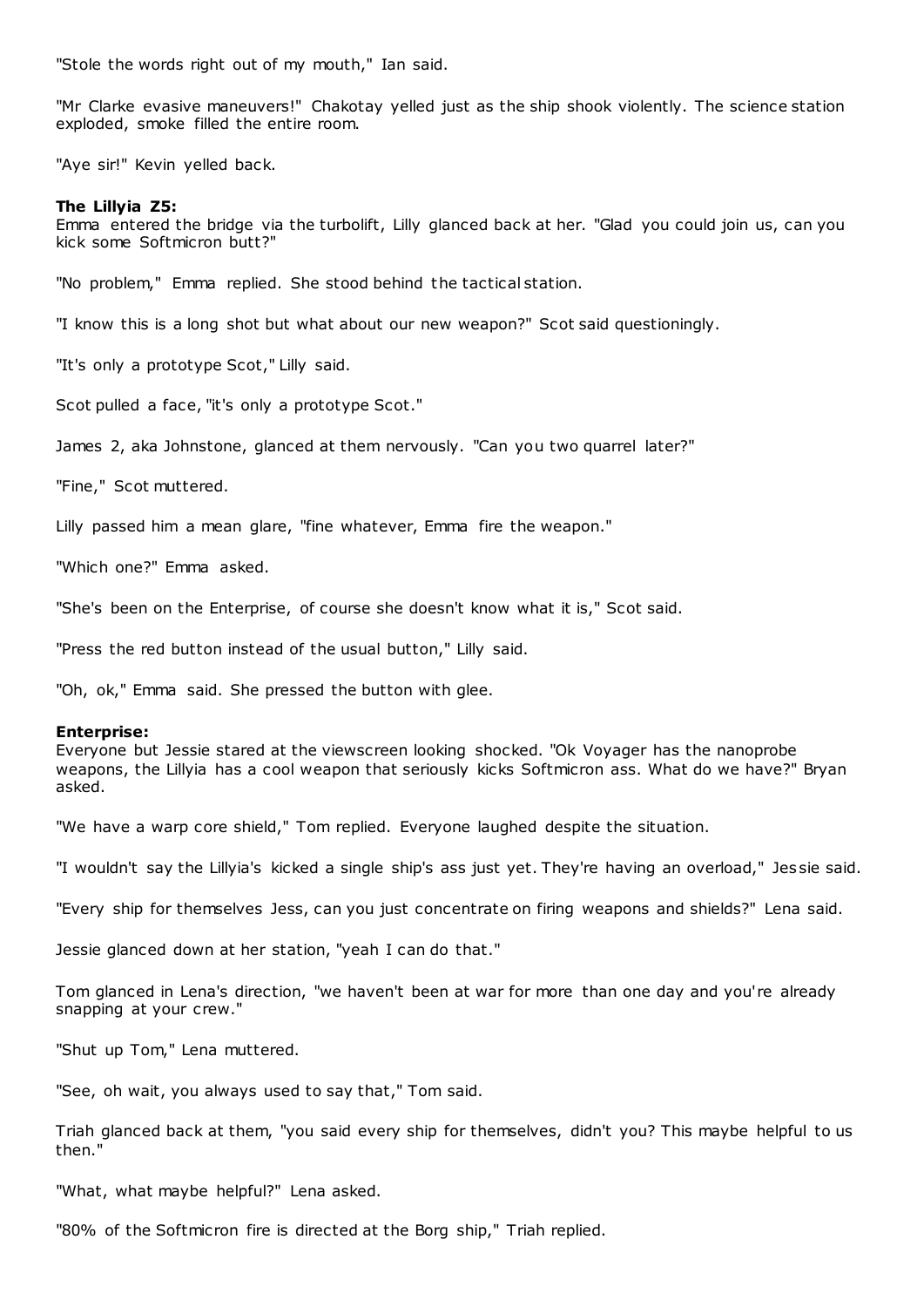"This is their space I suppose," Bryan said.

Lena stood up, "ok here's what we're going to do." She turned to Jessie, "double the amount of weapons fire at those ships. Try to block the Borg ship if you can Bryan."

"Are you crazy woman?" Bryan said.

"Sane people never win, so yes. Just do as your told," Lena said.

Bryan turned around, "dad she's nuts, the way we're going we'll remain intact while causing damage. Her way will get us killed."

"We need the Resistance intact, just do as she says," Tom said. Bryan nervously turned back around.

"God I thought she was better than Janeway, no she's worse," Bryan said under his breath.

### **Voyager:**

Kathryn fell back into her chair, "Ian, divert the Softmicron attack to us. When they do fire at the same time."

"Yes ma'am," Ian said.

Harry shook his head, "it's no use, the Borg ship is badly damaged. The Softmicron seem to know exactly how to fight them."

"Contact them, tell them to prepare for transport," Kathryn ordered.

"I wouldn't advice that. We'd have to lower shields, the Softmicron will prey on that," Harry said.

"Plus there are thousands on that ship, we can't get them all here," Ian said.

"Fine, contact the Enterprise and the Fleet," Kathryn ordered.

Ian shook his head, "too late."

"Ian lower shields, Harry get as many..." Chakotay quickly commanded.

The Borg ship exploded, a small shockwave emanated from it. It collided with one of the Lillyia ships. The ship's shields disappeared.

"Yep, we're getting our asses kicked," Kevin said.

"Captain, the Z4's shields are gone," Harry said.

"Ok, get their crew out of there," Chakotay ordered.

Ian nodded, "lowering shields." Harry nodded. "Softmicron are firing, raising shields again."

"Wait one or two more seconds," Harry stuttered. The Tactical station exploded, more smoke took over the room. "I've got them."

Kathryn looked over at Tactical, all that was left was blackened mess. Ian was lying on the ground nearby severely burned. Kathryn tapped her commbadge, "Janeway to Transporter Room, beam Ian Richards to Sickbay."

Chakotay tried to ignore what just happened, "re-routing Tactical controls to my console, raising shields again."

Kathryn sighed, she glanced over at Harry, "how many did we save in those two seconds?"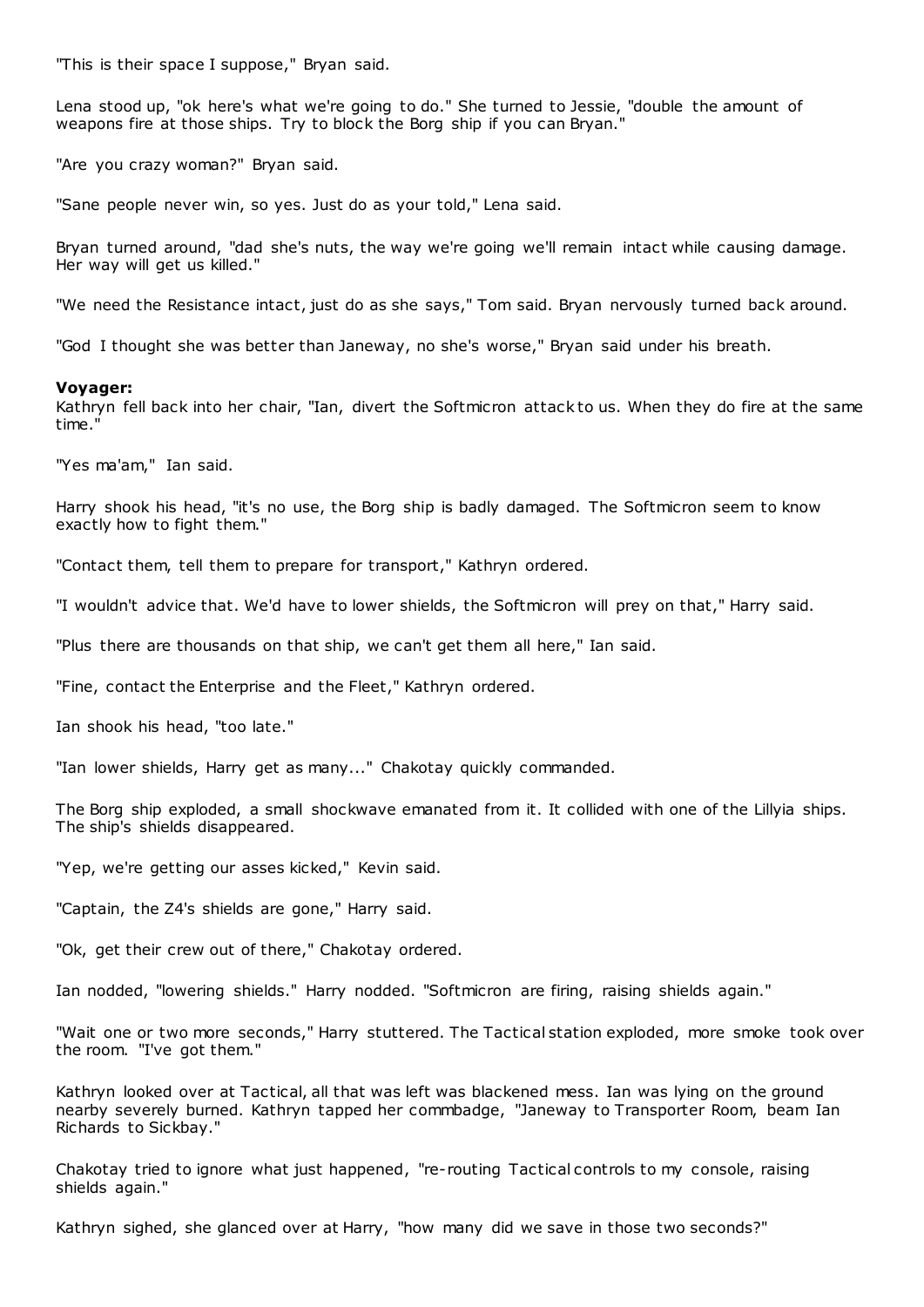"Twenty two," Harry replied, while trying not to look guilty.

# **The Enterprise:**

"Voyager's took heavy damage, we have to retreat," Triah said.

Lena and Tom ducked as a console behind them exploded. "Good idea, Bryan get us out of here."

"Wait, can the other ships follow?" Tom asked.

Triah nodded, "all can go at least at warp 4."

"Good enough, go," Lena ordered.

"Yes ma'am," Bryan muttered.

Tom went over to his chair, he brushed off some rubble and sat down. "Damage report Jess."

"Well our 'brilliant' warp core shield went down first again, we only suffered minor damage on lower decks. Nothing serious."

Lena turned around, "is our friends following us?"

"No, they're probably saving another beating until later," Jessie replied.

"No, I meant Voyager and the Lillyia," Lena said.

"Oh, yeah they are. What's left anyway," Jessie said.

Triah shook her head, "we've barely been in this space a day or two and we got our butts kicked badly. How are we going to survive several months?"

"Maybe they'll lose interest, I mean they declared war on the Borg Resistance. We were just with a Borg ship," Tom replied.

Lena sat down on her own chair, "they don't see it like that. They must know there's Slayers on the ship, or they would have left us alone. Ships without Slayers aren't a threat to them."

"Well we can't really surrender all the Slayers to save our hides," Jessie said.

"You would say that, you're married to one and conceived two others," Triah said.

Jessie rolled her eyes, "fine. If you want to surrender all the Slayers to the Softmicron, why don't you do it personally."

Triah stared blankly in both Jessie and Lena's direction, "I was just pointing out."

"Now that we got all that cleared up, we can check on Voyager and the Fleet," Tom said, trying to sound cheerful.

Lena nodded, "yeah I'll leave you lot to it, I've got to see some people." She stood up and headed for the turbolift.

# **Two months later:**

Voyager, the Enterprise and the Lillyia Z5, all looking really badly damaged, flew out of a nebula, quickly followed by three Softmicron ships. One Softmicron ship fired on Voyager.

Kathryn pulled herself out of her chair, she looked in Harry's direction. "You told me that the nebula would hide us from their sensors."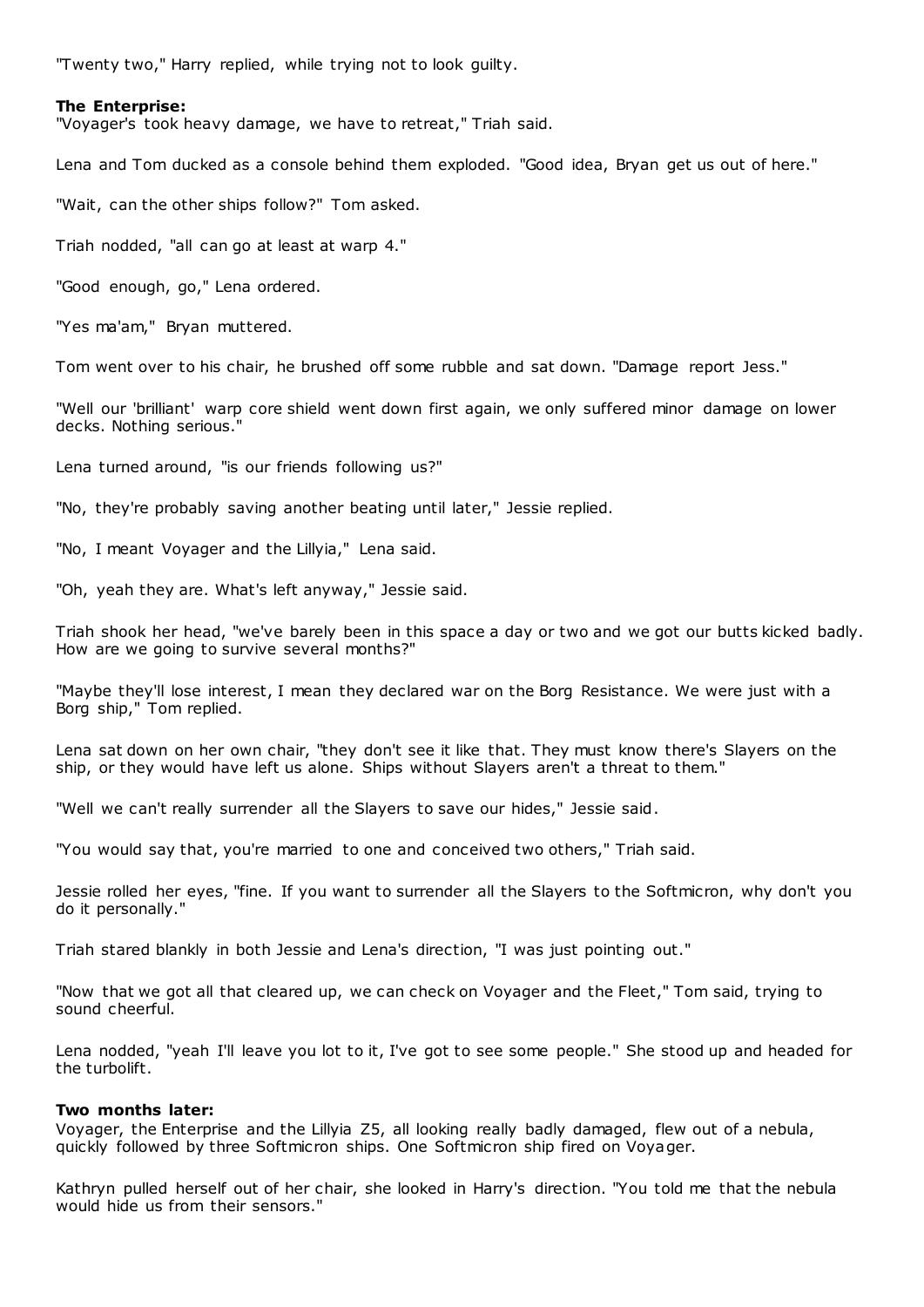"I know Captain, I don't get how they found us," Harry said. The side of his panel exploded, he quickly got out of the way.

"We're running out of sensible options now," Chakotay said quietly as he stood next to Kathryn.

"Any insane ones?" Kathryn said questioningly.

"A few," Chakotay replied.

The ship shook more violently than usual, several consoles sparked, one at the back exploded. A large bit of metal fell down from the ceiling, it landed in front of Kathryn and Chakotay.

"I'm willing to hear them out," Kathryn said.

"According to Lena, the Softmicron are only attacking us because of the Slayers. Maybe if we try to prove to them that they're dead," Chakotay said.

Kevin pulled an annoyed face as he turned around, "well I'm still alive, my sis is still alive, and I'm sure all the others are too."

"Do the powers that be only give strength to you Slayers?" Chakotay muttered.

"He brings a good point to this topic Chakotay, to prove that they're dead they'd have to be dead. I'm not about to let that happen," Kathryn said.

"Um can we discuss this when we're a little safer?" Harry stuttered, one bit of metal landed on his head. "Son of a..."

"No, we have to do this now. We can simulate an explosion nearby the Enterprise, they can jump to warp while the 'explosion' is going on. Haven't we simulated a ship explosion before?" Chakotay said.

"Yeah but a few Slayers are on Voyager," Kevin said.

"And Emma's on the Lillyia," Harry pointed out.

"They don't know that. They only know Slayers are on Voyager and the Enterprise because of all our previous encounters. They won't know where they are exactly, if they did they would have attacked a long time ago," Chakotay said.

"So we just tell them when we 'destroy' the Enterprise that all the Slayers are dead. Gee, they'll fall for that," Kevin said sarcastically.

The ship shook violently again, Harry looked really nervous, "uh Captain. Maybe we should use Voyager instead."

"Why?" Kathryn said.

"Because we won't need to simulate it, there's a warp core breach in progress," Harry stuttered.

Kathryn looked in Chakotay's direction, "evacuate the crew quickly. We'll try your plan."

Chakotay nodded, he tapped his commbadge, "Bridge to all hands, abandon ship. Everyone head for the Enterprise and the Lillyia. Transporters only."

"Um did anyone hear me, the Softmicron won't fall for it. They'll notice us evacuating," Kevin said.

"Not when we're using transporters. We can pretend a few crewmembers were left behind, plus we'll pretend to lie about the Slayers condition," Chakotay said.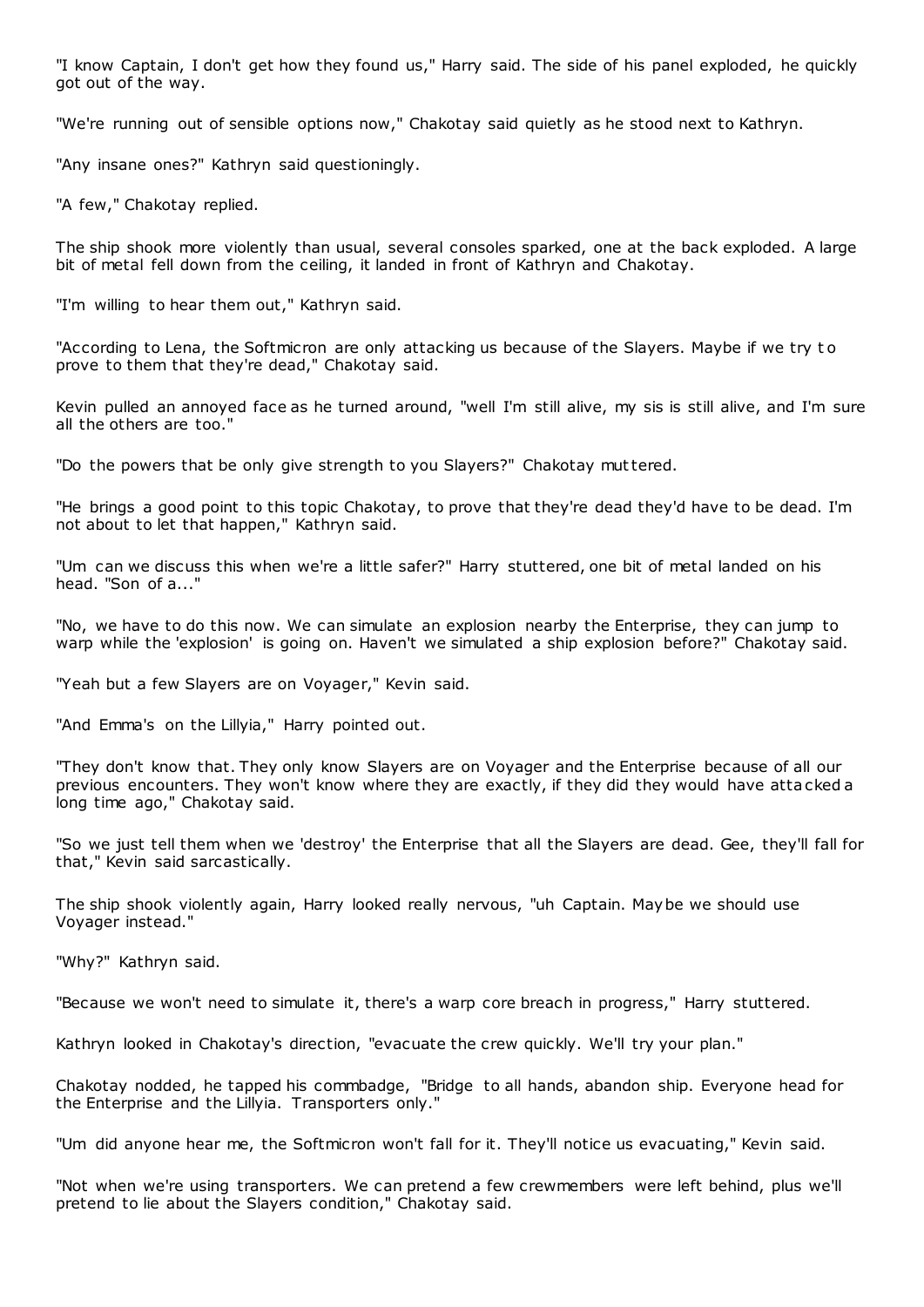"Ok we're going to tell them the Slayers are alive, just so we can create the illusion of them being dead. Talk about double lying," Kevin said.

### **Enterprise:**

"This is not good, there's eighty crewmembers to transport over. That'll take a few seconds, without shields we're screwed," Jessie said.

"We ain't got a choice," Lena said.

"Can't they eject the core?" Bryan asked.

Lena raised her eyebrow, "they would have done it by now."

Tom covered his face with his hand, "this can't be happening."

Jessie shook her head, "Softmicron firing, raising shields already."

### **Voyager:**

Chakotay came out of the turbolift doors, there was no turbolift there at all, "transport is going slow, the Enterprise and the Lillyia keep having to raise their shields."

"How long have we got left Harry?" Kathryn asked.

"Two minutes," Harry replied.

"Kathryn if the Softmicron keep firing on the Lillyia and Enterprise like this we'll not get everyone off," Chakotay said.

Kathryn tried to remain calm, "screw this, send as many crewmembers onto shuttles and escape pods."

Chakotay nodded, "yes ma'am." He climbed back into the shaft.

Kathryn looked around the room, "all of you go, there's nothing more to do here."

"But Captain..." Harry said.

"Harry, now!" Kathryn snapped.

"Yes ma'am," Harry muttered, he headed for the shaft.

Kathryn looked in Kevin's direc tion, "you too."

"I have to pretend to be dead don't I. Never been good at playing dead, plus you still need a pilot. You know to get the ship to collide into a Softmicron ship when the core blows," Kevin said.

"I can do that," Kathryn said.

"Well I'm a better pilot, there are more Slayers than Captains so I think I should stay, so there," Kevin said.

"I'm not leaving this ship," Kathryn said.

"Fine god, but I'm staying," Kevin groaned. He turned back around.

### **Enterprise:**

"Twenty seconds till breach, there's still thirty people left," Jessie said.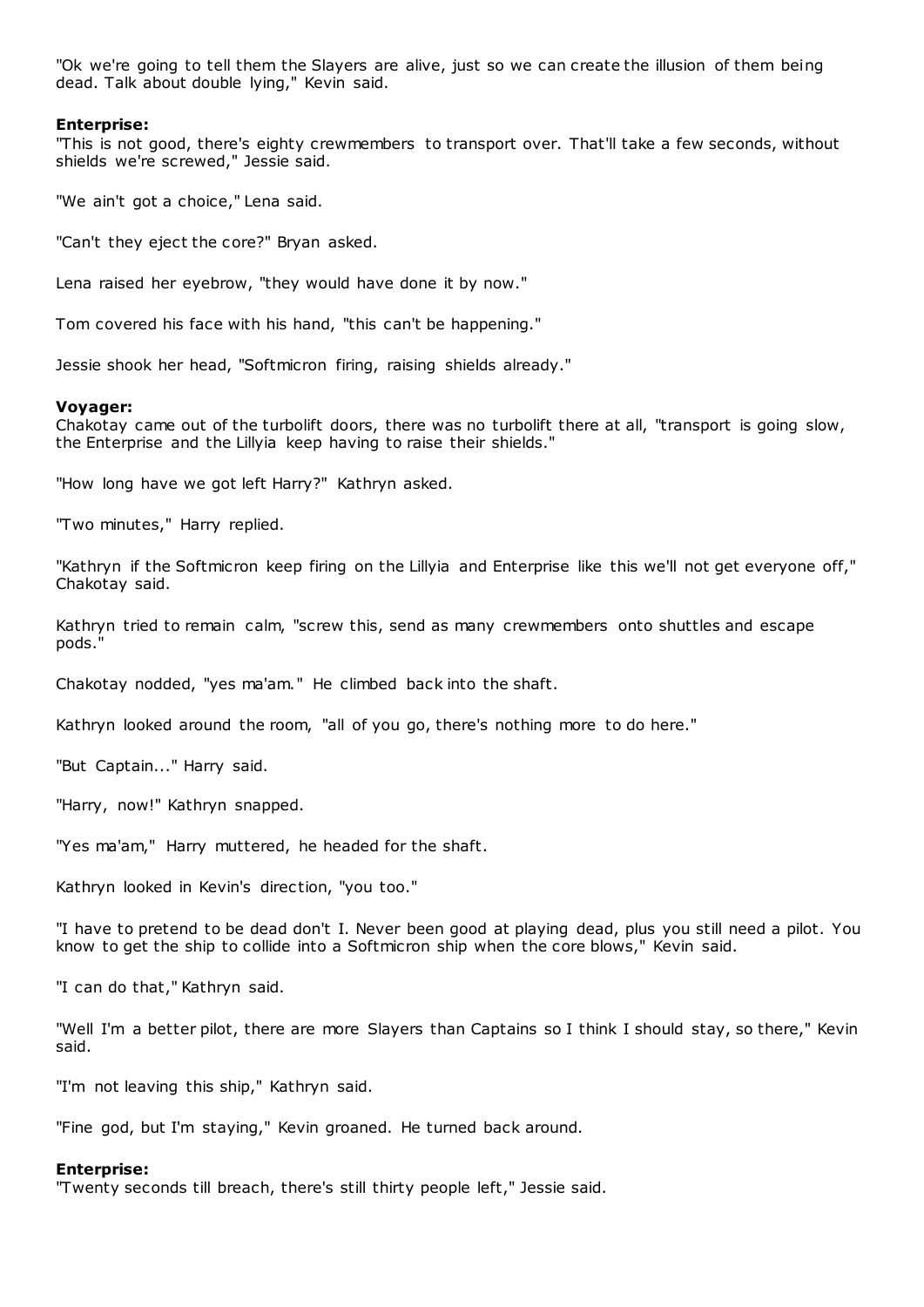Tom shook his head, "we can't stick around Voyager for any longer. The Enterprise won't be able to take a breach."

"Now would be good, ten seconds," Jessie said.

"Full shields, Bryan get us out of the way," Lena ordered.

# **Voyager:**

"Have they got out of the way?" Kathryn asked.

"Yeah, collision time," Kevin said.

# **Enterprise:**

Everyone on the bridge watched in horror as Voyager smashed into a Softmicron ship, there was a massive explosion that took out Voyager, and two Softmicron ships.

The shockwave collided with the Lillyia and the Enterprise. Everyone on the bridge fell to the ground, the Tactical station exploded, sending a few sparks everywhere.

Jessie pulled herself up, "shields are gone, well I think they are." She ducked just as the console behind her exploded.

"I don't think the last Softmicron ship's noticed that, they're retreating," Triah said.

Tom pulled himself to his feet, everyone else did the same. "Damage report, Lillyia too," Lena said.

"Can't. I said I think the shields are gone, meaning that the Tactical station is a bit fried," Jessie said.

"Suggestions?" Tom said.

"I think we should do a head count, we lost about thirty people and we don't know who they were," Triah said.

"I'll do that," Tom said. He headed for the open turbolift doors.

Lena sighed, she turned to Jessie. "Set up tactical control at a less important station."

Jessie nodded, "good idea, on it."

# **Several days later:**

*Lieutenant Commander Paris' Personal Log: We have spent over two months in Borg space. Ever since Voyager was destroyed a few days ago the Softmicron haven't bothered us. The entire crew have all experienced some kind of loss; the Captain, Chakotay, Kevin. They were all lost when we lost Voyager. There's no doubt about it, this is our second year of hell.*

# **Conference Room:**

The entire main cast, of the movie by the way, that were left were sitting at the table. Well except Lena, who was pacing back and forth.

"The Lillyia's shields maybe back up, but ours aren't. If the Softmicron come back for us, god knows what'll happen," B'Elanna said.

"There must be some way of getting them back up," Tom said.

"Tom there isn't. We barely have any power, the shield emitters are fried and all of our equipment isn't going to do the job," B'Elanna said.

"May as well face it guys, the Enterprise is screwed too," Harry said.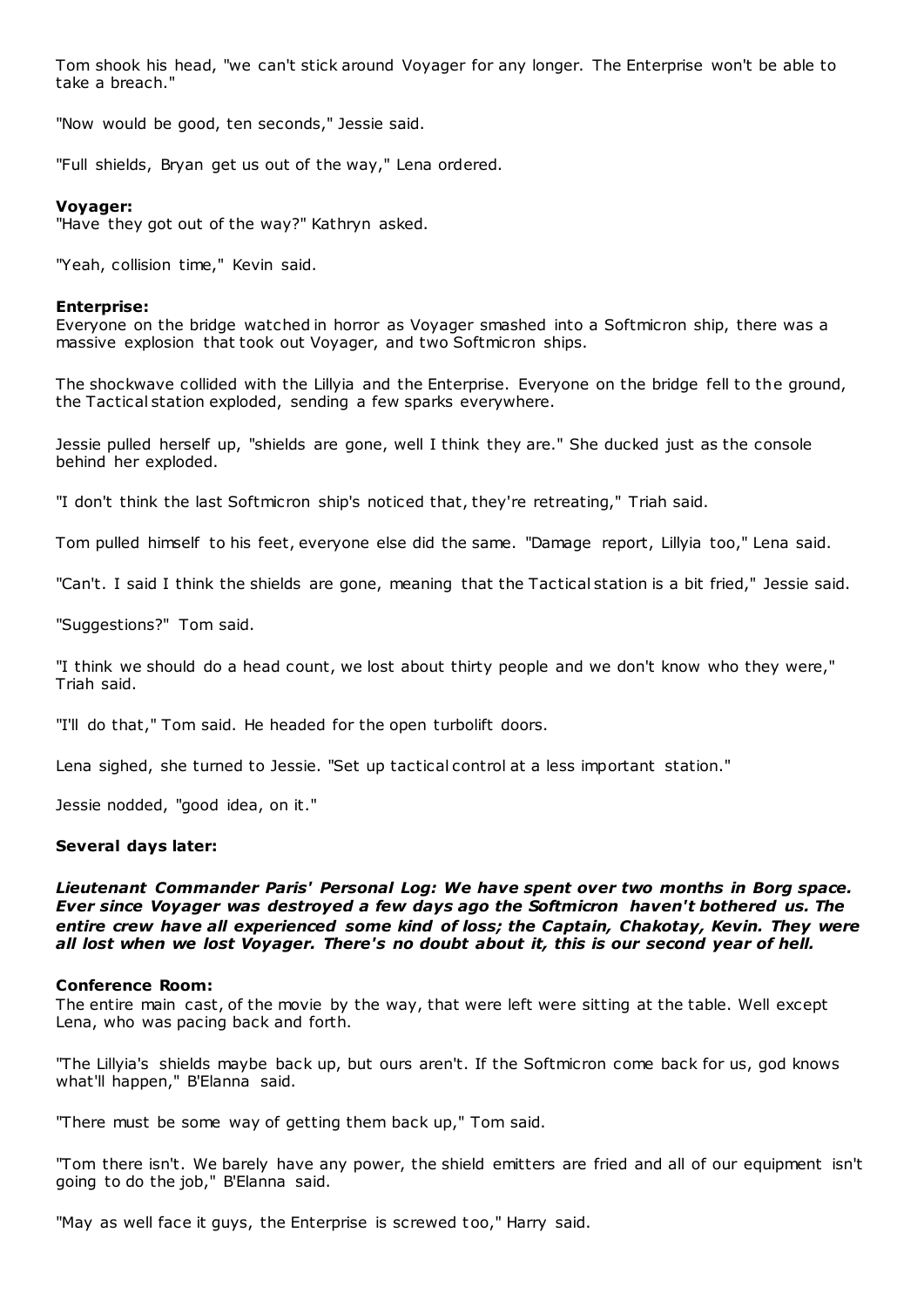"Not really, the Softmicron haven't bugged us for days. They might think we're not a threat anymore," James said.

"And we could send some of the Lillyia's equipment over, it might make a difference," Lilly said.

Harry rolled his eyes, "oh yeah right, we're all ok now. Once the Softmicron notice they only killed one Slayer they'll be right back. Even with the shields up we won't last very long. We're just wasting our time."

"What do you suggest we do, Harry? Sit around and let death come," T om snapped.

"No, we haven't gotten very far in the last two months, I say we go back," Harry said.

"Are you crazy? We were travelling at warp at some points, also transwarp via the Resistance remember. We haven't got enough power to go to warp now. It'll t ake ages to go back," Tani said.

"It'll take even longer to get to the other side," Harry said.

"Yeah but if we go back it'll be like saying, 'hey dead crewmembers, you died for nothing just because we're so cowardly and stupid'," Jessie said.

"Either way they'll have died for nothing. They died to save the butts of some lazy ass Slayers who never really do anything anyway," Harry said.

Lena hit her hand against the side panel, breaking it in the process. Everyone looked at her. "That's enough out of you Harry."

"Oh come on Lena. Including you and not including Kevin, who by the way had the guts to sacrifice himself for us, there's five strong Slayers, two useless kid Slayers and an odd few only trained ones. Compare that to how many lives are at risk, and how many have died," Harry said.

"Who are you calling useless kid Slayers, Harry?" James said, getting rather angry.

"Your kids. Don't lose your temper with me, it's the truth. They won't be able to help save people's life via Slaying until they're teenagers. Are they teens, no," Harry said.

"Ok that's fair. You're suggesting that because you think they're useless, we should just hand them over to the Softmicron," James said.

"There are over hundred lives at risk here. Seven bloody Slayers are not worth that," Harry said.

"For fucks sake," James muttered, he got up and left the room.

"He's speaking some sense. Not James, I mean Harry," Triah said.

Craig thumped the table, he cringed afterwards. "Triah how could you, two of them are kids."

"And one's your pretty girlfriend, that's all you're angry at me for," Triah said.

"Ok we do a poll. Who thinks our lives are more important than two generations of Slayers, who will probably not survive this anyway?" Harry asked.

Tom groaned, he threw a bit of rubble at him, "shut up Harry."

Harry glared at him, "what was that for?"

"Everyone has their opinion, but it's too late for that. We are all supposed to be in this together," Tom replied.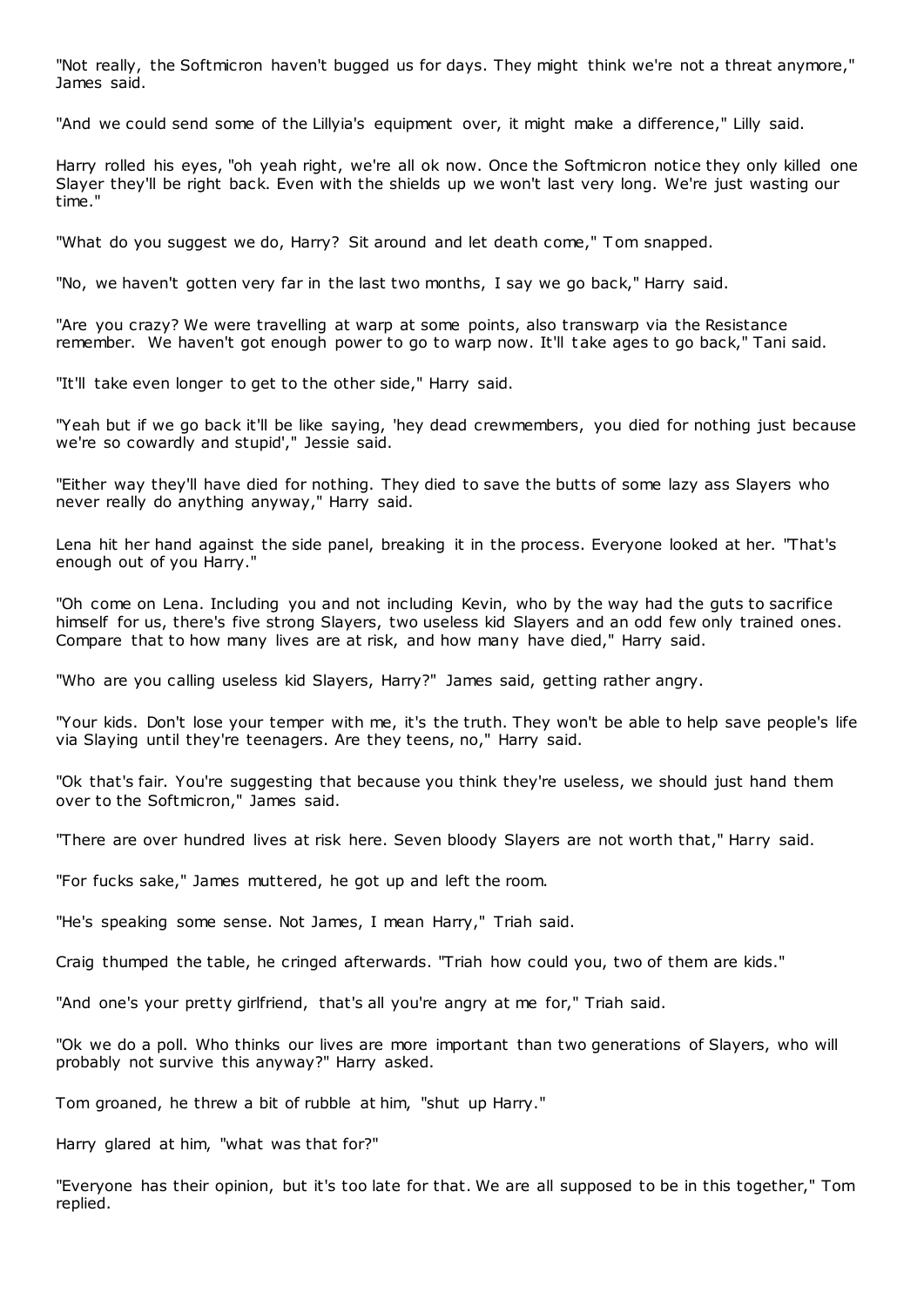"Thanks Tom, glad you're with us," Lena muttered.

"For goodness sake, carry on like this we're all dead anyway," Harry said.

"Look I wouldn't mind dying to save the crew right now, but the Softmicron will want all of the Slayers dead," Lena said.

"Besides, we don't know for certain that, that's all they want. They probably thought the entire fleet was a threat, not just because of the Slayers," Tom said.

"Why would this fleet be a threat? It's the damn Slayers," Harry said.

Emma groaned, she smacked Harry in the back of the head. "Shut the hell up."

"We do need to think up a plan though," Tom said.

"There is no plan just yet, we're wasting time by just talking about it. If anyone comes up with one, you can come to me. Just for now get the ships fixed the best you can. Dismissed," Lena said.

Everyone slowly got up and left the room, leaving Lena on her own.

# **Engineering:**

The entire room was chaotic, everyone there was either rushing around or busy fixing blackened mess and other things.

James came in through the main door. B'Elanna and Tani noticed him, B'Elanna nodded at Tani, she went over to James. "Just here for an update," he said.

"Figured. We're getting nowhere, even with the Lillyia's equipment. We've got enough power to keep up forcefields around holes in the ships, but that's it. The shield arrays are all fried and there's nothing we can do without replicators," Tani said.

"Harry did have one point in his ravings, we're screwed," James said.

"Not really, the Lillyia stands a better chance. Their shields are at 10% only, it'll still be a bad battle," Tani said.

"I'm still hoping the Softmicron have left us alone thinking they got all the Slayers," James said.

"Hate to burst that bubble but they're not that stupid. Look I need to get some more torches from a supplies room, I need someone to get the doors open while I carry about ten torches," Tani said.

"Sure," James said.

#### **A little while later: The Bridge:**

Lena stepped out of the Ready Room, "anything to report."

"Nope," Tom replied. He stood up, "look Lena, you don't have to keep coming back to the bridge. I'd imagine you'd need some more time alone."

"Hey, nobody objected when James offered to go all the way down to Deck 16 to check on Engineering status, just to save using the power for the comm," Lena snapped.

"I know but he's already lost what he thought was his mum years ago, he's not evil so that means he can deal with the grief. Anyway he and his real mum weren't that close anyway," Tom said.

"Since when does that ever matter Tom, and since when did you know everything about him," Jessie said. Tom looked her way. "He may not have been close to her but he was upset about it. For god's sake he was upset when his abusive jack ass of a dad died, originally."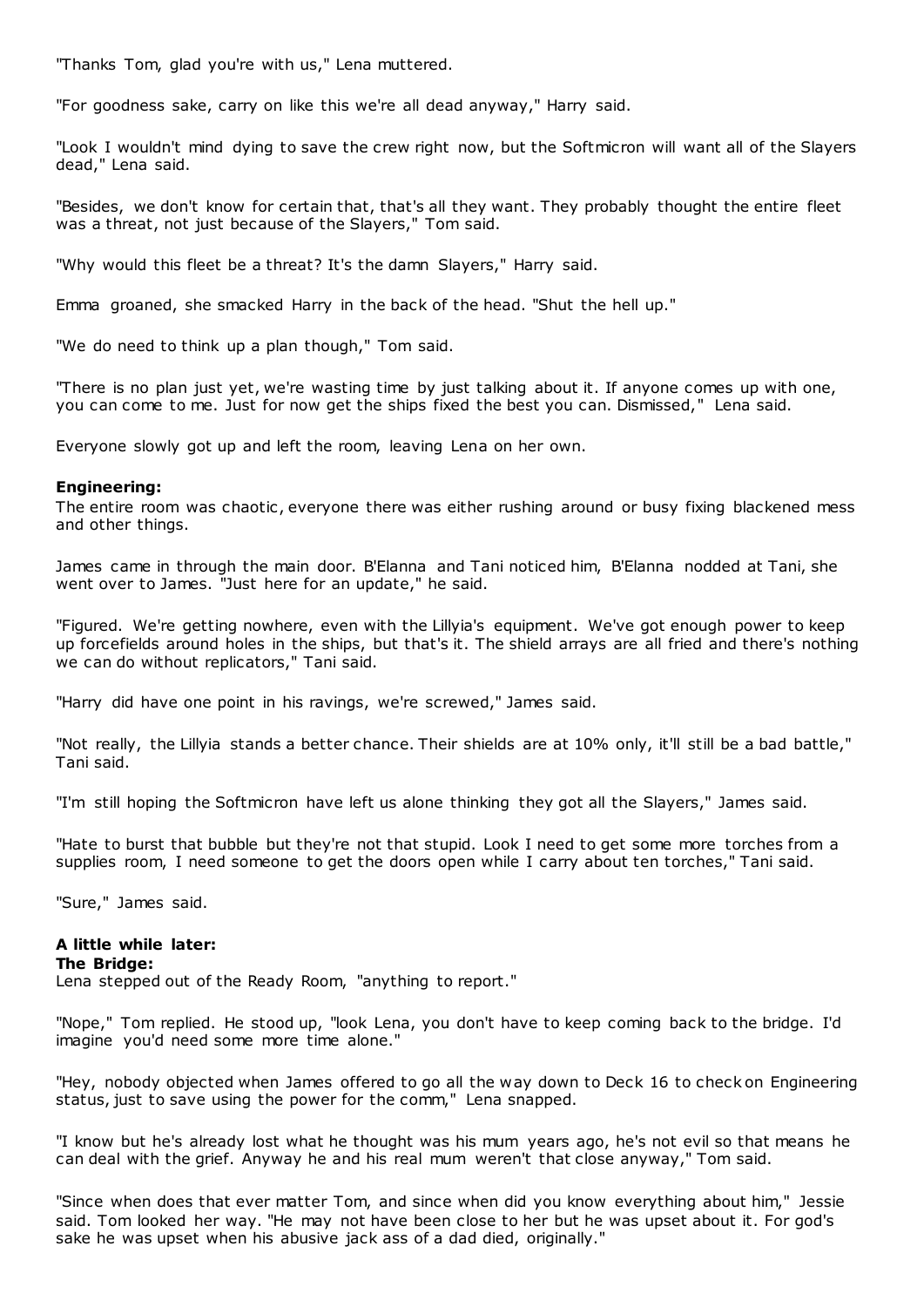"Thanks Jess, you get it," Lena said.

"Ok you're younger than him," Tom said.

"Look Tom I'm fine, really. If you're not just doing this so you can be in command longer, then I appreciate your concern," Lena said.

"Well at least you kinda get that I'm concerned," Tom muttered.

"Guys, there's something you've got to see," Triah said. Tom, Lena and Jessie went over to opps. "Opps was badly damaged in the last attack, and well it's not really up to speed. You see the sensors says a ships out there, but I can't see it via the viewscreen."

"Softmicron or 8472 don't use cloaks, so there's either a visible ship out there or there isn't," Tom said.

"If we can't see it then it mustn't," Jessie said.

Lena's eyes widened, "oh god."

"What?" everyone said in unison.

"Softmicron don't use cloaks, but they use something else that seems invisible for a while and then appears out of nowhere," Lena said.

"A Game Cube?" Jessie said questioningly.

"Uh huh, they can go in space but since they can't land anywhere they just damage anything it hits," Lena said.

"Yeah and very badly too, Damien's Pegasus ship got hit and went flying, I'm sure they had shields at the time," Jessie said. Lena nodded.

"Why weren't we warned?" Bryan asked.

"We are in space Bry, there's no sound in space," Tom replied.

The opps station beeped loudly, "there it is again, putting it on viewscreen."

Everyone looked up, they saw a purple and blue mist forming nearby the Lillyia. "I knew it, quickly inform the Lillyia," Lena ordered. Triah nervously nodded.

"Here it comes," Jessie said.

Lena looked back up, a cube emerged from the mist while the Lillyia was slowly moving away. The cube hit the side of the Lillyia, the shields disappeared and the cube ripped a huge part of the hull off.

"Woah," Bryan commented.

"Uh huh, let's stay out of its way. No gravity will leave it free to float anywhere," Lena said.

"Yes ma'am," Bryan said.

# **The Lillyia:**

"Damage report," Lilly ordered.

Johnstone waved his hand around to clear the smoke, "forcefields are down on micro decks ten to fifteen, and we have a hull breach in micro decks nine to twenty."

"Evacuate quickly," Scot commanded.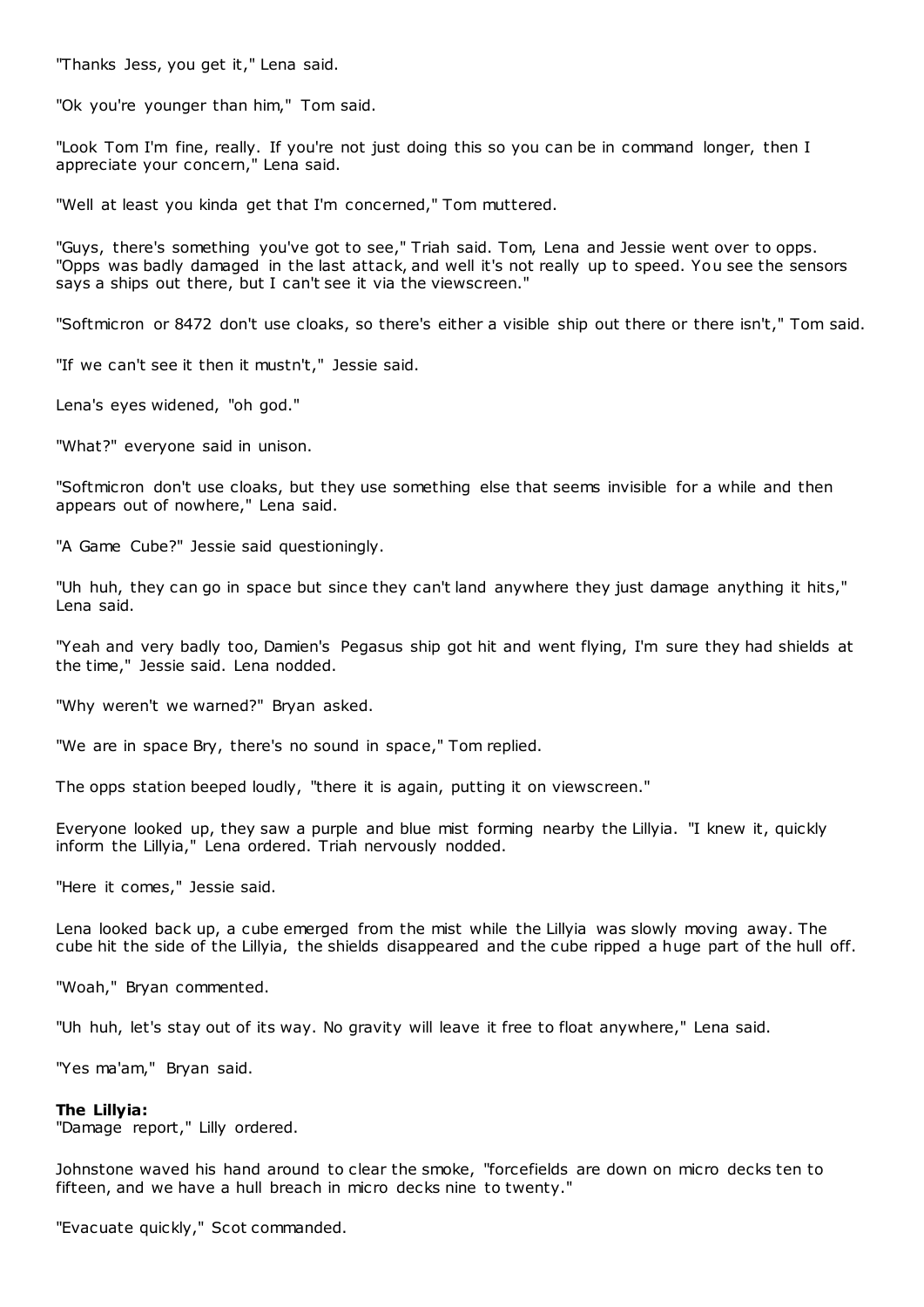"Already on it," Johnstone said.

"The cube is floating its way towards the Enterprise," Emma said.

"These things are not supposed to just have a mind of their own after coming out of that mist. It seems really convenient that it came out and hit us, and now it's heading for the Enterprise," Scot said.

"You're right. Do we have any torpedoes left?" Lilly asked.

Emma nodded, "two why?"

"Contact the Enterprise to get away as fast as possible. When they're out of shockwave range, fire those torpedoes in the cube's path. The shockwave should knock it elsewhere," Lilly ordered.

"Good plan," Johnstone said.

"Wait, something is coming out of the cube," Emma said.

"That's not possible," Lilly said.

### **Enterprise:**

"Softmicron ships are coming out of the cube," Triah said.

"Nothing can come out of the cube until the game ends and leaves. The game can't end if hasn't started, in other words landed somewhere," Lena said.

"Maybe it's their new toy," Bryan said.

"Wait, it's just one," Triah said. She giggled nervously, "sorry."

"Just one can really do some damage right now," Lena said. She looked in Bryan's direction, "try to evade any weapons fire." Bryan nodded.

"They're powering weapons," Jessie said from the new tactical, which was now Tom's chair and console.

Lena tapped her commbadge, "bridge to all hands, Red Alert, we are under attack. Try to stay in the inner part of the ship."

"Good warning, and I mean it," Tom said.

"Wait, they're going for the Lillyia," Triah said.

"Must be the strongest link," Tom muttered.

"Great, we're the weakest. Was Voyager the first?" Lena said. Triah shrugged.

"Should I fire something?" Jessie asked.

Lena sighed, "doesn't matter who they fire on first, we're going to get battered. Go on."

"Right, but we only have phasers," Jessie said.

The Softmicron ship was hit with two torpedoes from the Lillyia, and some phaser blasts from the Enterprise. The Softmicron fired one shot at the Lillyia, it swerved to get away but the blast hit one of the warp drives. It exploded, sending the Lillyia hurtling towards the Enterprise.

"Oh crap, we're dead," Triah stuttered.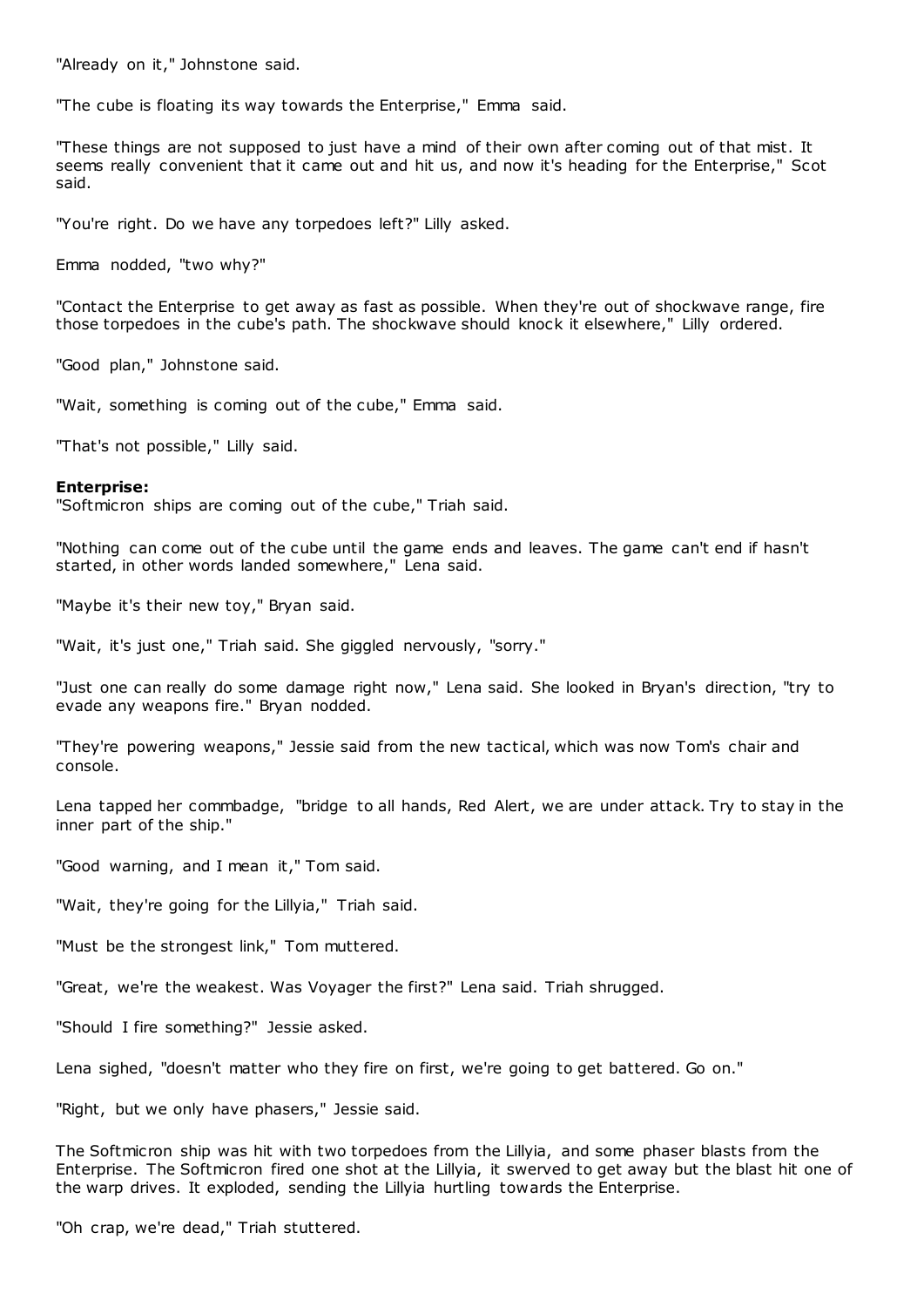"Bryan move quickly," Lena ordered.

"I'm trying, it's still going to hit us, port side," Bryan stuttered.

"Another Softmicron ship has come out of the cube," Triah said.

Lena tapped her commbadge, "Bridge to the port side of the ship, evacuate the area. Repeat, everyone on port side, evacuate area."

Everyone standing were thrown to the ground, everyone else fell to the ground nearby the consoles. One of the consoles exploded, a fire started.

#### **Meanwhile:**

Everyone started to pull themselves to their feet.

James stood away from Tani, "are you ok?"

Tani put her left hand over her head, "yeah, what the hell was that?"

"Maybe a hull breach," James replied.

The lights went off, the side panels all switched off. "That's not good, I hope the turbolifts..." Tani muttered. Two people switched on torches.

James put his hand up, "shh, do you hear that?"

Tani stepped forward. "Yeah I do, it's like a windy noise." She went closer to the damaged wall, she placed her hand on it. "It's coming from behind here."

"Get away from it," James said.

Tani moved away from the wall, "maybe it was a hull breach."

The whole area trembled like there was an earthquake. Everyone stumbled into the wall or someone nearby them. The shaking stopped.

### **The Bridge:**

Tom looked around him, all he could see was fire and smoke. He pulled himself to his feet. Once up he could see more clearly. Lena was lying nearby him, Jessie, Bryan and Triah were pulling themselves up.

"Is everyone ok?" he asked as he went over to Bryan.

"Yeah," Triah replied.

"I'm in one piece," Jessie muttered, as she put her hand on her bleeding forehead.

Tom looked back down at Lena, who hadn't moved. He knelt down beside her.

"Is she ok?" Jessie asked.

Tom went pale, "no, she's dead."

"The Softmicron are firing again," Triah said.

"Moving again," Bryan said. He shook his head, "it's not going fast enough."

"All hands brace for impact," Tom said after tapping his commbadge. The ship shook, but not as bad as before. "Damage?"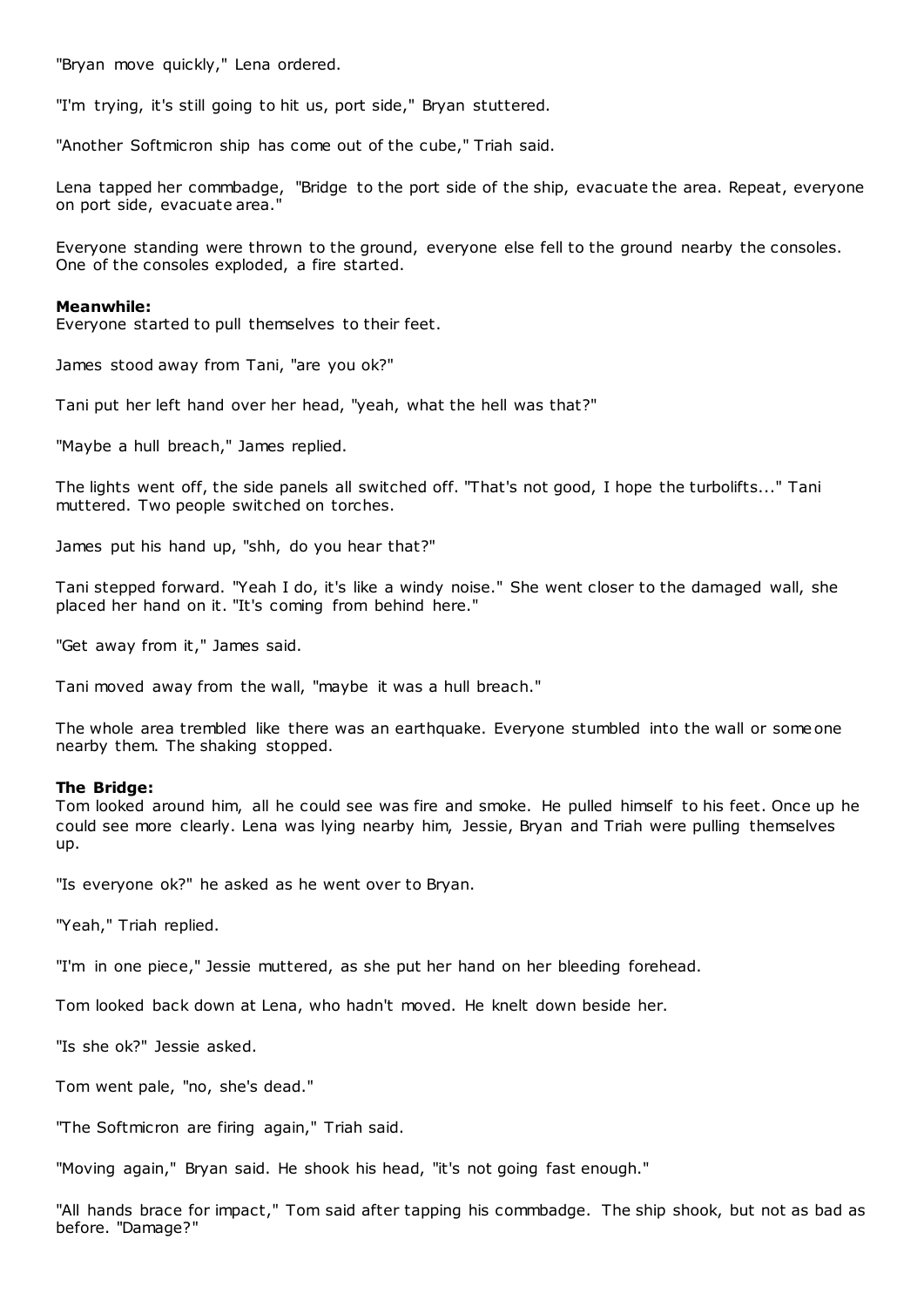"Hull breach, forcefield's contained it. Severe casualties," Triah said.

### **Enterprise Bridge:**

Tani pushed some metal debris off of her, she made her way over to James. "Hey, are you ok?"

James pulled himself up, "yeah, what happened?"

"I think the ship moved, the blast still more or less hit the wall we were nearby," Tani replied. She placed her hand over the side of her face, which was badly burnt.

"No I know that bit. You pushed me," James said.

Tani shrugged, "well you seemed too shocked to move, someone had to do it. No big deal."

"No big deal? You saved my life," James said.

"What kind of person wouldn't. I didn't do anything huge, just something someone else would have done instead," Tani said. She cringed as she tried to stand up, she sat back down. "Crap, that stunt did actually hurt my leg, it's worth it."

"Maybe if I was someone else," James said, shaking his head. He tapped his commbadge, "Sickbay, can you hear me?"

Tani looked around, "well at least everyone's alive."

"No response from Sickbay means that either nobody is alive in Sickbay or comm is down," James said. He tapped his commbadge again, "Stuart to Janeway."

In: "Paris here, um... Lena can't talk right now."

In: "Nicely put."

"What, why?" James asked.

In: "Well Lena's dead."

Tani gasped, "oh god."

"Look um, we need to get some people to Sickbay. We were nearly hit by the Softmicron's weapons fire," James muttered.

In: "Well um, transporters are down and I wouldn't recommend going down from where you are. Just come up to a higher deck."

"Ok, but I'll have to drag myself along," Tani said. James stood up, he knelt back down and picked her up. "Or someone can carry me."

In: "Deck 2 is stable for now, Paris out."

#### **The Bridge:**

"Ok this is a long shot, but I have a plan," Triah said.

"Listening," Tom said.

"If we concentrate our fire on one particular area, the Lillyia too, it might just weaken their shields," Triah said.

"You're right it is a long shot. but do it," Tom ordered.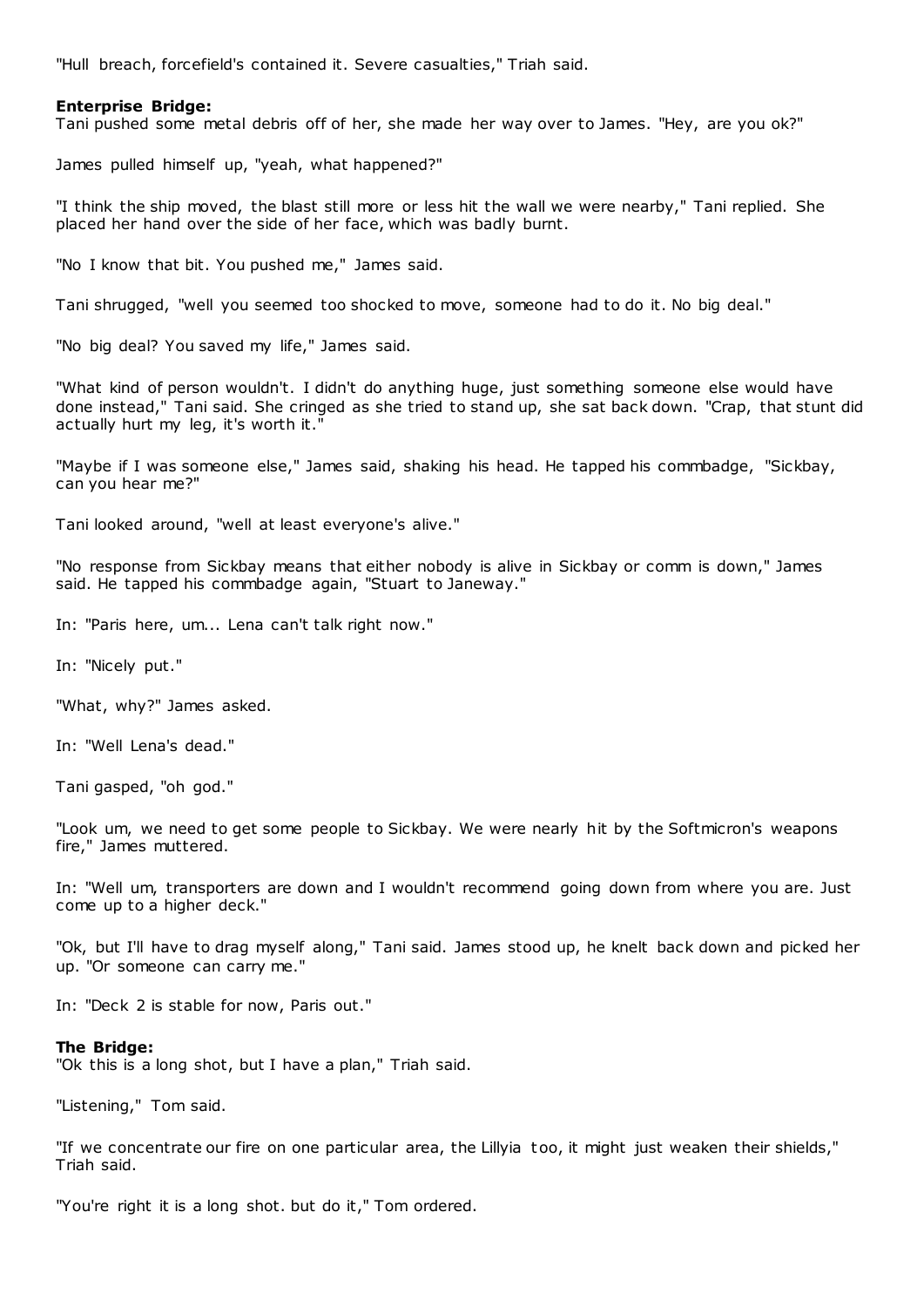# **The Lillyia:**

"The Enterprise has sent us some instructions," Emma said. Lilly made her way over to her side.

"Sounds good, do it," Lilly said.

"They're firing, so am I now," Emma said.

"Ok, put it on screen so I can see those bastards blowing up," Scot ordered.

Johnstone nodded, he keyed in some commands. The viewscreen changed to show one of the Softmicron ships. A few more phaser shots hit against it's hull, it then exploded.

#### **Enterprise:**

"Yes! We won!" Bryan screeched, clapping his hands. Everyone stared in his direction. "Sorry."

"There's still one left and this time it ain't retreating," Triah said.

Tom leaned on the back of Bryan's chair, "have we got enough power to do the same to that ship?"

"No," Jessie replied.

"Suggestions?" Tom said questioningly.

Triah's console started beeping madly, "here's one. Get out of the way."

"Why?" Tom asked.

Triah pressed a few buttons, the viewscreen changed to show the last Softmicron ship coming towards them.

"Oh, Bryan," Tom said.

"Don't rush me," Bryan stuttered.

#### **The Lillyia:**

"Uh, the Softmicron ship is on a collision course with the Enterprise," Johnstone said.

Lilly stepped closer to the viewscreen, "can they get away in time?"

"Not sure, doesn't look like they can move very fast," Johnstone replied.

"Keep firing on that ship, we may be able to divert their attack," Lilly commanded.

"Right," Emma said. The bridge shook, "well we diverted the weapons, but they're still going towards the Enterprise."

"Keep trying," Lilly said.

"It's not working Lill," Scot said.

### **Enterprise:**

"Crap, crap, crap," Bryan muttered.

"Watch your language," Tom snapped.

Triah glared at him, "for god's sake."

Everyone was knocked to the ground or against the consoles again, more consoles exploded. Tom pulled himself up first, "ok that wasn't as bad as before."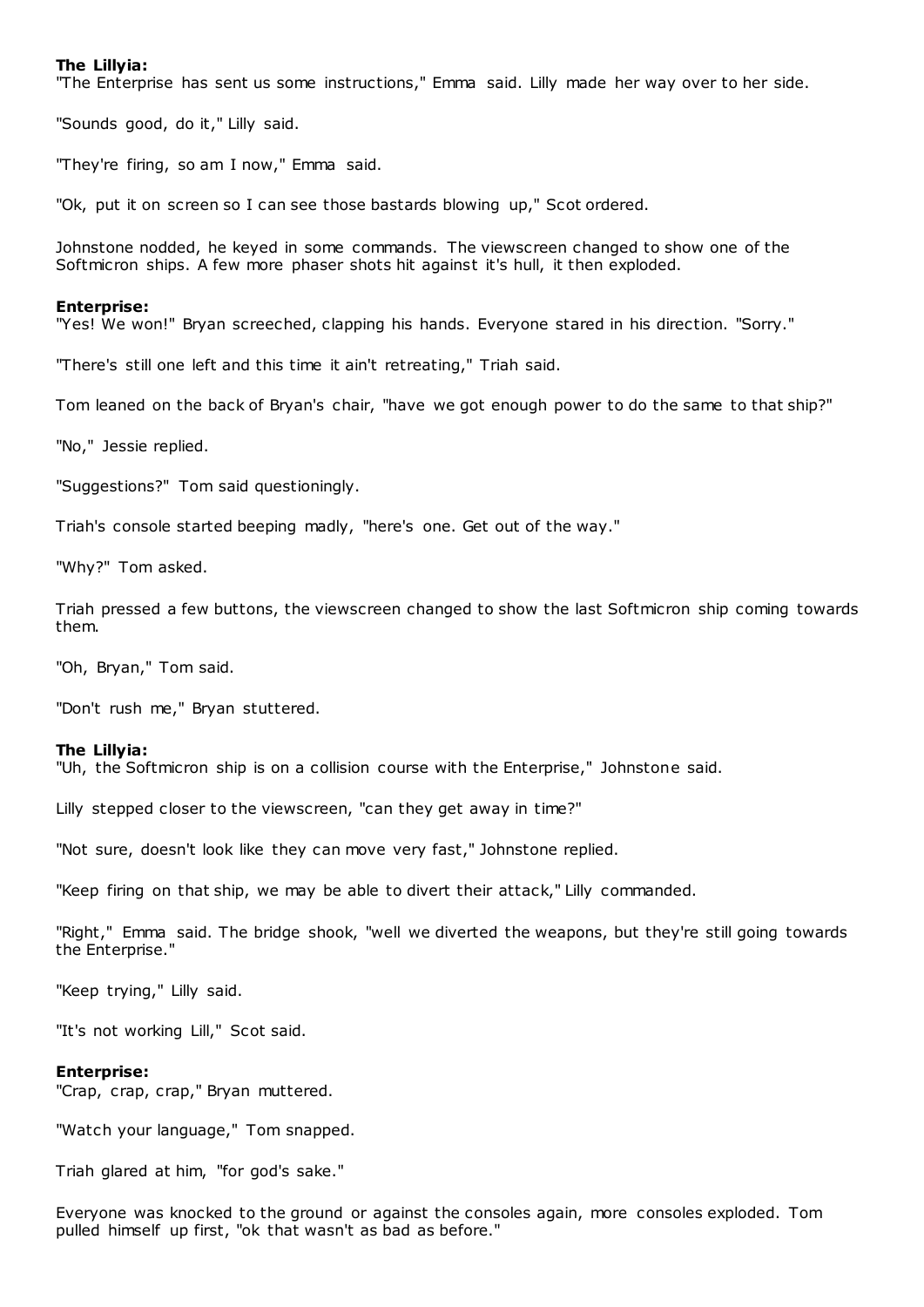Triah lifted her head off the console, "Bryan was very close, the Softmicron crashed into the port warp drive."

In: "Torres to Bridge, we're leaking coolant at an alarming rate, we may be fac ..." An explosion was heard over the comm. "Ok, we are facing a warp core breach."

Tom tapped his commbadge, "Bridge to crew, abandon ship."

"Good news, when the Softmicron ship hit us their shields went down," Jessie said.

"Fire on them," Tom ordered.

"I am," Jessie muttered.

"The Lillyia's in the way, telling them to get out of the way," Triah said.

"They'll be out of range, we can't evacuate until the Softmicron have gone," Jessie said.

In: "Torres to Bridge, we only have one minute left. We've tried to eject the core, but there's not enough power."

*"Is this really necessary?" Craig's voice asked.*

#### **Two months previously:**

"Not really," Lilly replied.

"Hang on, how come you are able to tell this story when you weren't around in every scene?" Lena asked.

"Don't point out the plot errors," Lilly muttered.

"So who survived the core breach, I mean how many?" Chakotay asked.

The future cast glanced at each other nervously. Faye looked at Chakotay, "um well, not many."

"Yeah you see, the core breach went a lot faster because of the Softmicron explosion. The Lillyia only had a few seconds to transport people, they only got about twelve crewmembers," Lilly said.

"Oh my god. I know I was dead, but god, probably everybody we know are dead," Lena said.

"Yeah well that's why we didn't really want to tell the story, with some present company," Craig said. He glanced over at James, he rolled his eyes.

"Gee, you lost Lena, your mum, did everyone else take up the twelve?" Tom asked.

"Don't ask that, for one thing he has normal eye colour," Chakotay whispered.

"The Lillyia transported the kids first, all of the kids. We got all the living ones," Lilly said.

"Yeah Duncan and Sasha got beamed to the Lillyia with me and the others, Jessie, Yasmin, Kiara. They didn't," James said.

"So why aren't you evil?" Tom asked.

"Shut up you moron," Lena snapped.

Lilly sighed, "he did nearly lose it, luckily I had a plan, and Tani had a good contribution to it."

"Yeah that kind of helped calm me down," James muttered.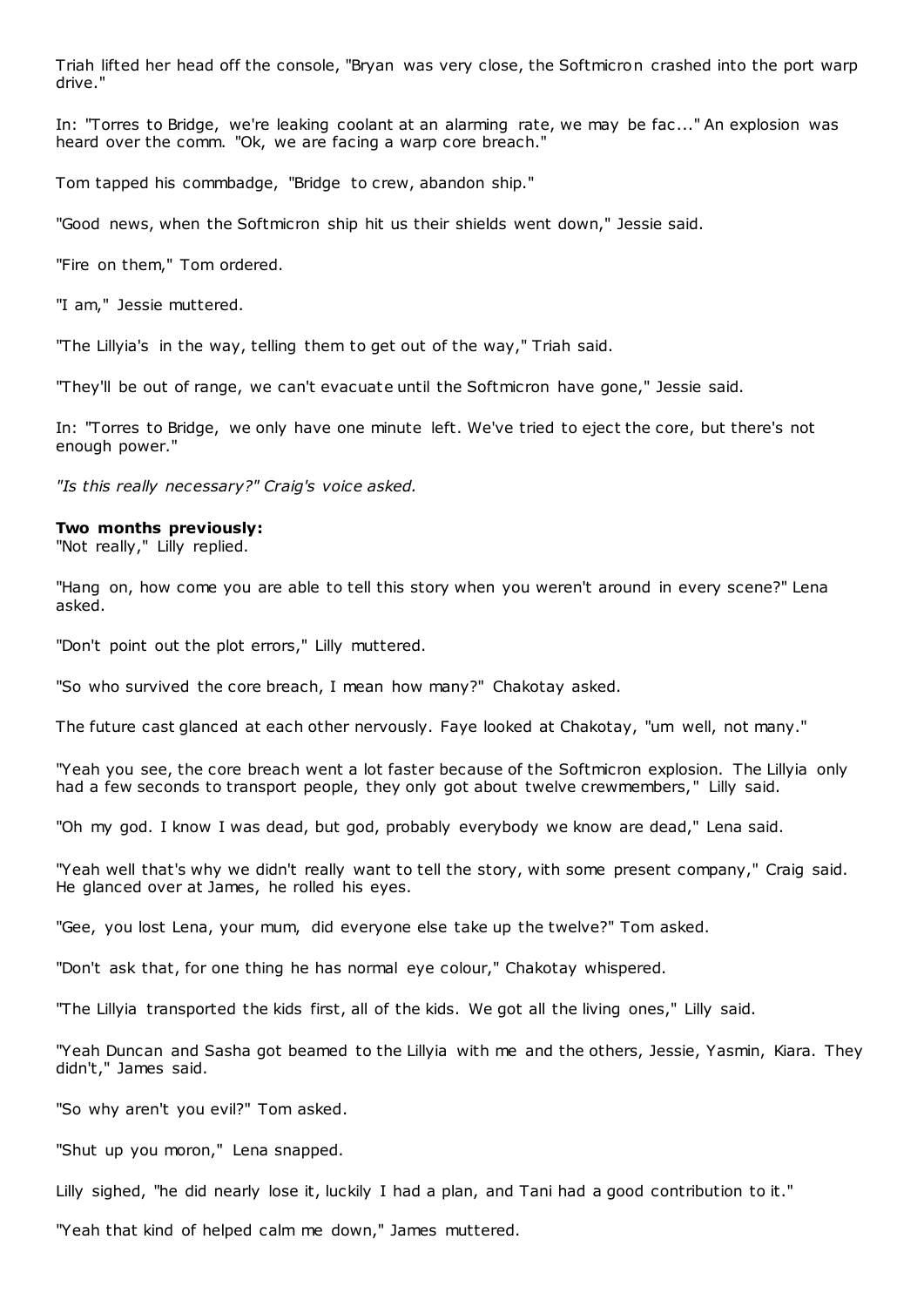"And me too," Craig said.

Tom tried not to laugh, "ooh Evil Slayer's Boyfriend."

"Don't give him any ammo," Chakotay whispered.

Kathryn stood up, "now this is lovely really. I think I've heard enough, this plan we'll do it."

"I bet it's because the coffee will die too," Lena said.

Kathryn's eyes widened, "how dare you, that is something to be upset about but my kids didn't survive in that reality, well two of them anyway, and well I died first anyway."

"No Ian died first," Faye pointed out.

"Whatever, let's get on with it," Kathryn said.

*Captains Log Supplemental: We are heading back to the place where we first encountered the new alliance, we have programmed the deflector to open up a realm to Softmicron space. It is only ten minutes until battle, and the whole crew are nervous about what's to come. But I know whatever happens this time round, we will fair a lot better than the other reality.*

**Voyager, The Bridge:** "Shields?" Kathryn said.

"100%" Ian said.

"Deflector," Kathryn said.

"Fully operational," Harry said. James 2, who was standing next to him, pulled a face. "Ugh fine, you take control of it."

"Co-ordinates set?" Kathryn said.

"Ready to press the button," Kevin said.

"Coffee?" Kathryn said.

Chakotay rolled his eyes, he lifted up a coffee flask. "Safely contained in a flask."

"Right, we're ready," Kathryn said.

"Borg ship is leaving the conduit," Kevin said.

"Good, you know what to do," Kathryn said.

"Aye aye Captain," Kevin said.

Lilly 2 leaned on the banister behind Kathryn and Chakotay, "I'd do it straight away. It maybe quieter on the border, but they could easily send some ships through another portal."

"I thought the one we're going to open is the only one around here," Chakotay said.

"Yeah, I'm guessing they have an opening every few light years," Lilly 2 said.

"We're out," Kevin said.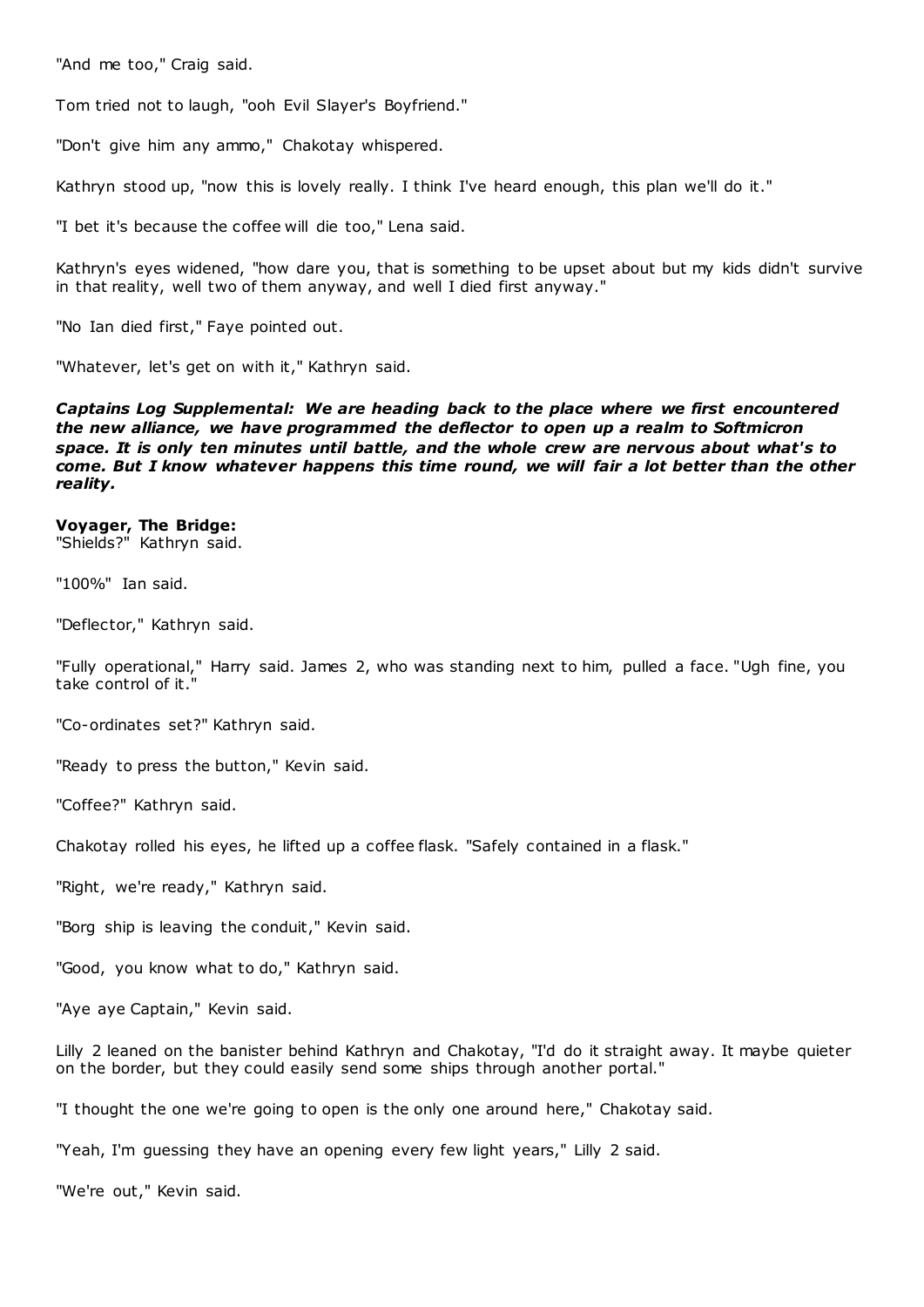"Firing the deflector," James 2 said. Harry yawned like he was bored. James 2 elbowed him just for the hell of it. Harry left the station and stood next to Lilly 2. "Lilly you were right, two ships heading our way."

Lilly sighed, "we got their attention already, crap."

"How long until the portal opens?" Kathryn asked.

James 2 looked up at everyone, "it's open now."

"Yeah let's rock and roll," Kevin said. Everyone but he and James 2 looked nervous.

"Um, Janeway to Transporter Room," Kathryn said.

In: "Stuart here."

"Creepy," James 2 muttered.

Kathryn smiled nervously, "James, is the team ready?"

In: "Yeah, plus we have Daniel with us, isn't that great."

"Wow, sarcasm. I remember sarcasm," James 2 said.

"Ok, stop that. One is enough," Harry said.

In: "Yeah, please stop that. It's really creepy. Oh and Harry, if I survive this..."

"Yeah yeah," Harry said, trying to keep a straight face.

Chakotay grinned, "I hate to interrupt, but the portal is safe to go through and we have Softmicron almost in weapons range."

"Look buddy, I've been going towards it for a minute now, and we're in now," Kevin grumbled.

Kathryn glanced back at Lilly 2, "will the Lillyia be able to fight them off long enough?"

Lilly 2 nodded, "sure thing."

The room started shaking slightly. Kathryn sat on the edge of her seat, "what's that?"

"Just some turbulence, we'll live," Kevin replied.

"How long till re-entry?" Chakotay asked.

"Thirty two seconds," James 2 replied.

"I guess we'll find out soon whether we were right or not," Craig 2 said. Lilly 2 nodded her head.

"What if we were wrong?" Faye 2 asked nervously.

"Then we're just as dead as before. This is a one way ticket for us, since we only got the readings of the opening on that side," Lilly 2 replied.

"Great," Faye 2 muttered.

"Here we go," Kevin said. The shaking stopped, the viewscreen showed normal space and a planet.

James 2 looked back up again, "well, welcome to a different galaxy and the Softmicron homeworld."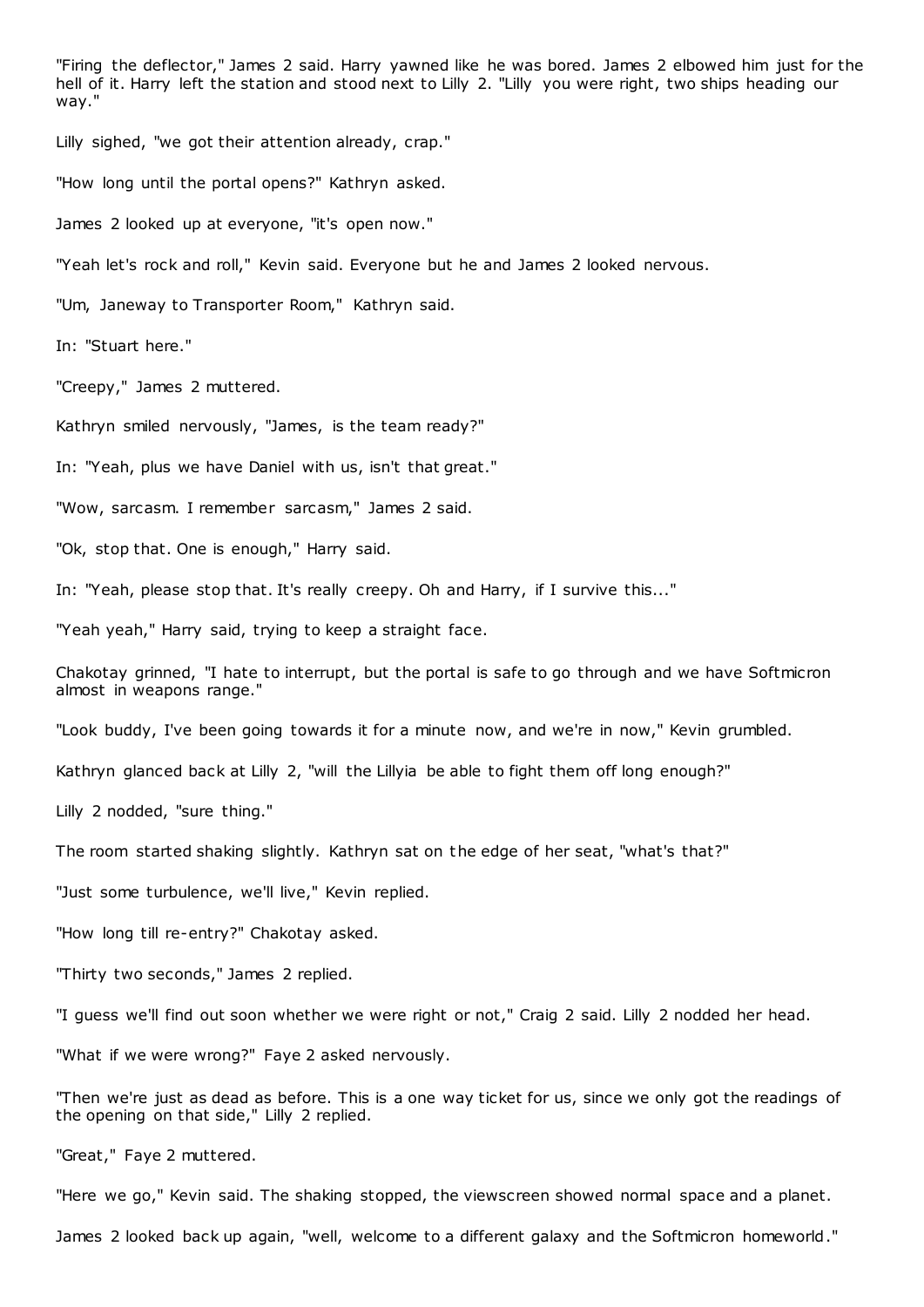Lilly 2 glanced in his direction, "are you sure?"

"That planet is populated by three billion Softmicron, I'm sure," James 2 replied.

Kevin turned around, "should I join that team Captain?"

"If the Softmicron attack us here, we'll need a good pilot," Kathryn replied.

"I'll go," James 2 said. He headed for the turbolift.

Kathryn pulled a face, "I didn't say he could, he's my backup just in case."

Chakotay raised an eyebrow, "what a loving mother you are." Kathryn glared in his direction. She snatched the coffee flask off of him.

### **The Softmicron Homeworld:**

Lena, James, Sandi, Emma, Daniel and Zare rematerialised in a long bright corridor, all with weapons.

"Bloody hell, this is close. What's far away like," Daniel muttered.

Lena shook her head, "the scanner said it was only a few metres away from the transport site."

The group started heading down the corridor. "Um just wondering, can we make the game we go in a chain-saw fighting game?" Emma asked.

"Sorry Emma, we have to do an easy game just in case," Lena replied.

"Oh come on you wusses, we have three Chosens, two naturals and a watcher. We can't do any better than this usually," Daniel said.

"What about four Chosens," James 2 said. Everyone turned around.

"Oh this is going to be interesting," Zare said sarc astically.

"Can we have chain-saws now?" Emma asked.

Lena rolled her eyes, "can you guys keep it down, we don't want to attract..."

Several Softmicron in their cute form appeared in front of the group. Zare raised her eyebrow, "these are Softmicron? They're so cute."

The Softmicron glowed and changed into seven foot tall scary looking demons. "Cute, really?" Sandi said nervously.

Daniel grinned, "yeah, this'll be fun. Let's go gang." He charged for one Softmicron, he started hitting it with an axe.

The others looked at each other. Emma was the first to move, she jumped onto one and started stabbing it with a big knife. "This is so cool!" she yelled before getting pushed off.

"You can tell Emma hasn't killed anything recently," James said.

Zare stepped forward, "neither have I." The rest of the group joined in the fight.

#### **The Lillyia Z5:**

A console behind Lilly exploded, she turned to her new tactical guy. "Fire that damn weapon, I don't care if my future self said it would overload the system!"

"Yes ma'am," the tactical guy stuttered.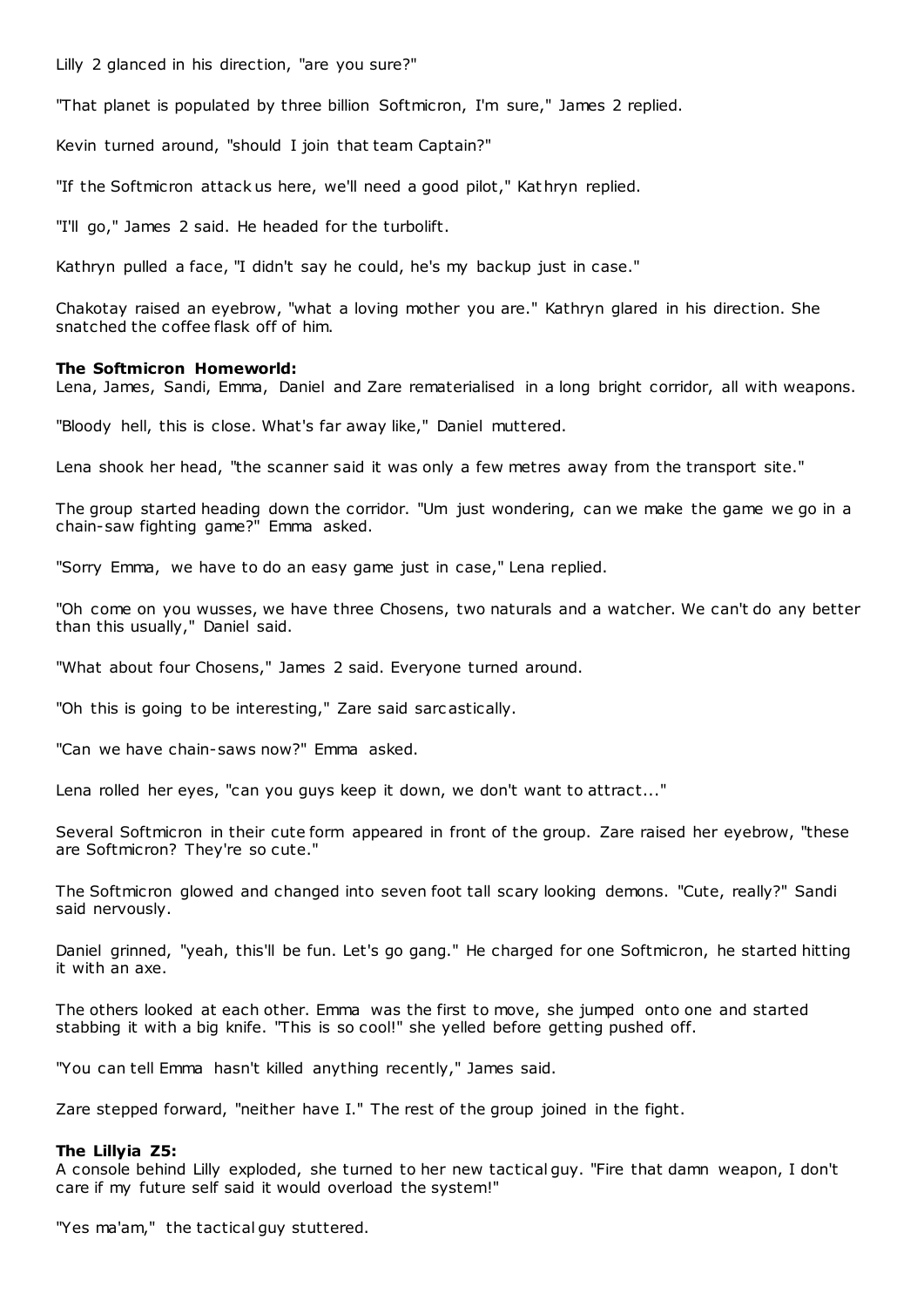In: "Z4 to the Z5, Lill how is it going?"

"We're firing the weapon, the damn shields aren't in a good mood," Lilly replied.

In: "Acknowledged, should I tell the others to move too?"

"Yeah good idea," Lilly replied.

"We can't delay any longer, the realm will close in ten minutes," the opps girl said.

"We'll keep firing on those creeps until the last second," Lilly said.

"Um yes sir," the girl said.

### **A little while later, Voyager Sickbay:**

In: "Transporter Room to Sickbay, incoming casualties."

"Yey," Lee muttered sarcastically.

Doctor Jones shook his head as Emma and Sandi rematerialised on two different biobeds. Both had massive scars on their faces, and across their stomachs.

"I hope the rest of the team doesn't get this too," Lee said.

"Yes, can you get me the regenerator?" Doctor Jones sighed.

#### **The Softmicron Homeworld:**

Lena stood up looking grossed out, "ugh, messy."

"Uh Lena, behind you," James 2 said.

Lena rolled her eyes, she turned around. "You know this is getting boring."

Daniel cut one Softmicron's head off. He took out a tab, and lit it up. "What are you doing?" James asked.

"Duh, lighting up the fight," Daniel replied. He threw the match in another Softmicron's face.

Lena went over to where James was, brushing her hands on her leg. "Look behind you," she whispered.

James briefly glanced behind him, he saw a large door. He glanced back at Lena. "Right, it'll probably need hacking."

Lena nodded, "I'll watch your back."

They both slowly stepped closer to the door. James turned towards the panel beside it. Lena stepped behind him, he handed her his axe as she did.

Meanwhile James 2 was trying to pull Zare off a dead Softmicron. "It's dead Zare," he was saying.

"But, oh," Zare moaned. She stood up fully, while pushing off James 2's hands. "Oooh another one." She jumped on top of another one.

"And I wonder why she was put in the Evil Slayer *camp*," James 2 muttered.

"No, I wonder why they released her," Daniel commented.

"You released her dumb ass. Oh wait, you have no memory of it," James 2 said.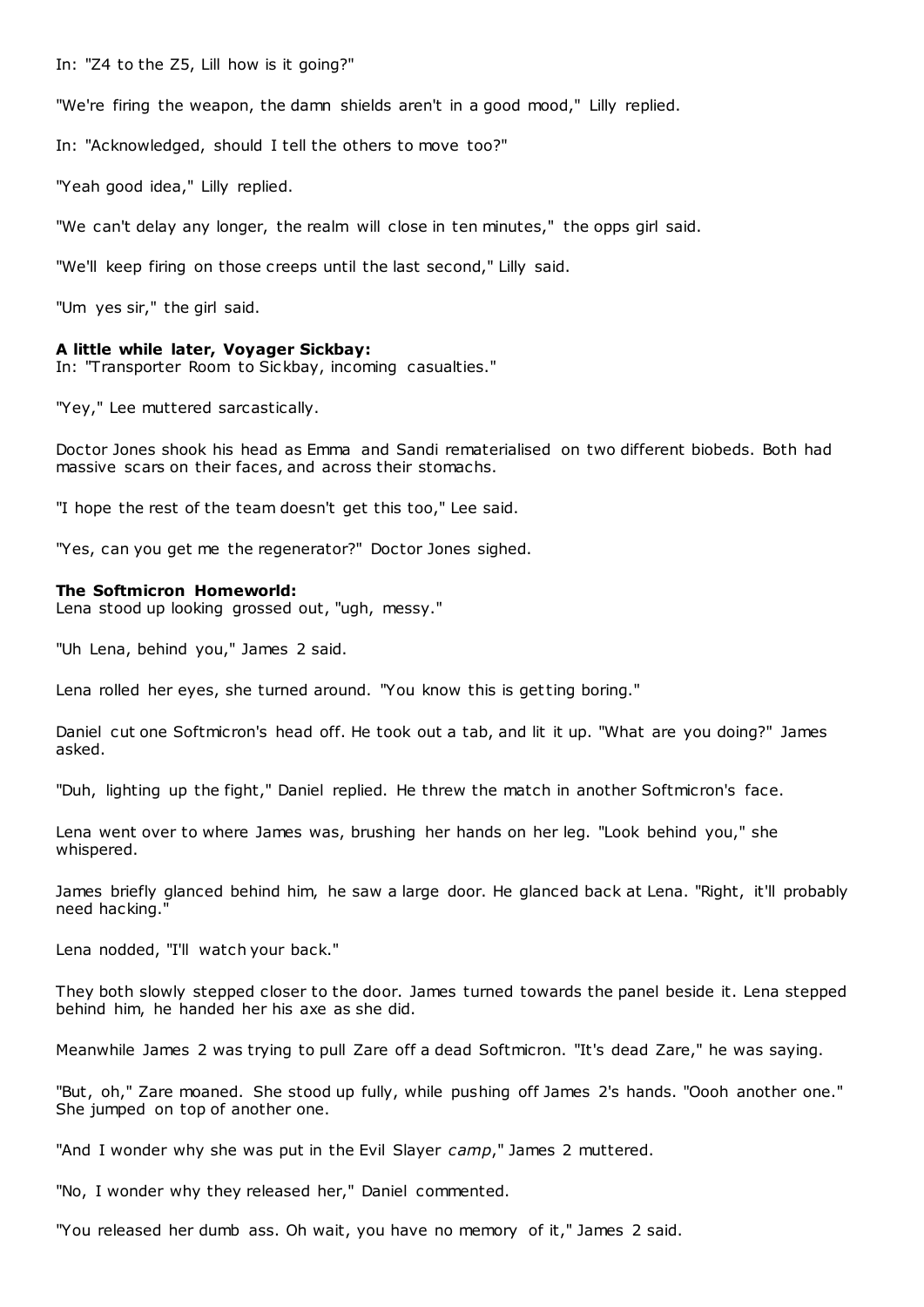Daniel shrugged, "who's the dumb ass now."

"Uh guys, can we have some fighting please," Lena said while swinging the two axes around into oncoming Softmicron.

"Ok, but I can't really kill anything, remember?" James 2 said. He turned around and started beating up another Softmicron.

"Oh I'm bored," Lena muttered. She threw one axe towards a group of more oncoming Softmicron.

"You're right, this is too easy now. I thought they were supposed to be really tough," Zare said, pushing her hair out of her face.

Another group of Softmicron in their original form appeared, they changed into much taller demons with knives attached to them.

"Zare!" everyone yelled.

Zare pouted, "sorry."

"Wait, I got it," James said.

Lena briefly glanced at him, "ok guys, you keep them occupied while we go in here."

"No problem," Daniel said with the tab in his mouth.

The large door opened, James and Lena went through it and ended up in a large control room. Several Softmicron were there.

"Oh of course, I should have known," Lena said.

James glanced at her not looking happy, "you threw away one of the axes."

Lena tried to ignore him, "leave the killing to me."

#### **The Lillyia Z5:**

"Captain, the portal is closing," the opps girl said.

"Ok, let's go helm," Lilly ordered.

The side of the helm exploded, "um, can't. The engine's are down."

"Shields are gone too, that weapon caused an overload," the tactical guy said.

The room shook violently. "Hull breach!" tactical guy yelled.

"Seal them off," Lilly ordered.

#### **Meanwhile, the Lillyia Z4:**

Scot got out of the chair, "try to divert the attacks to us, block the Z5."

"Aye sir," the helm guy and tactical girl said in unison.

A huge flash of light took over the entire room briefly, the Lillyia Z5 then exploded.

The bridge shook lightly. Scot stared at the viewscreen. "Sir, what should we do?" the tactical girl asked.

"Retreat, we'll come back when we have a good weapon to kill those bastards," Scot replied.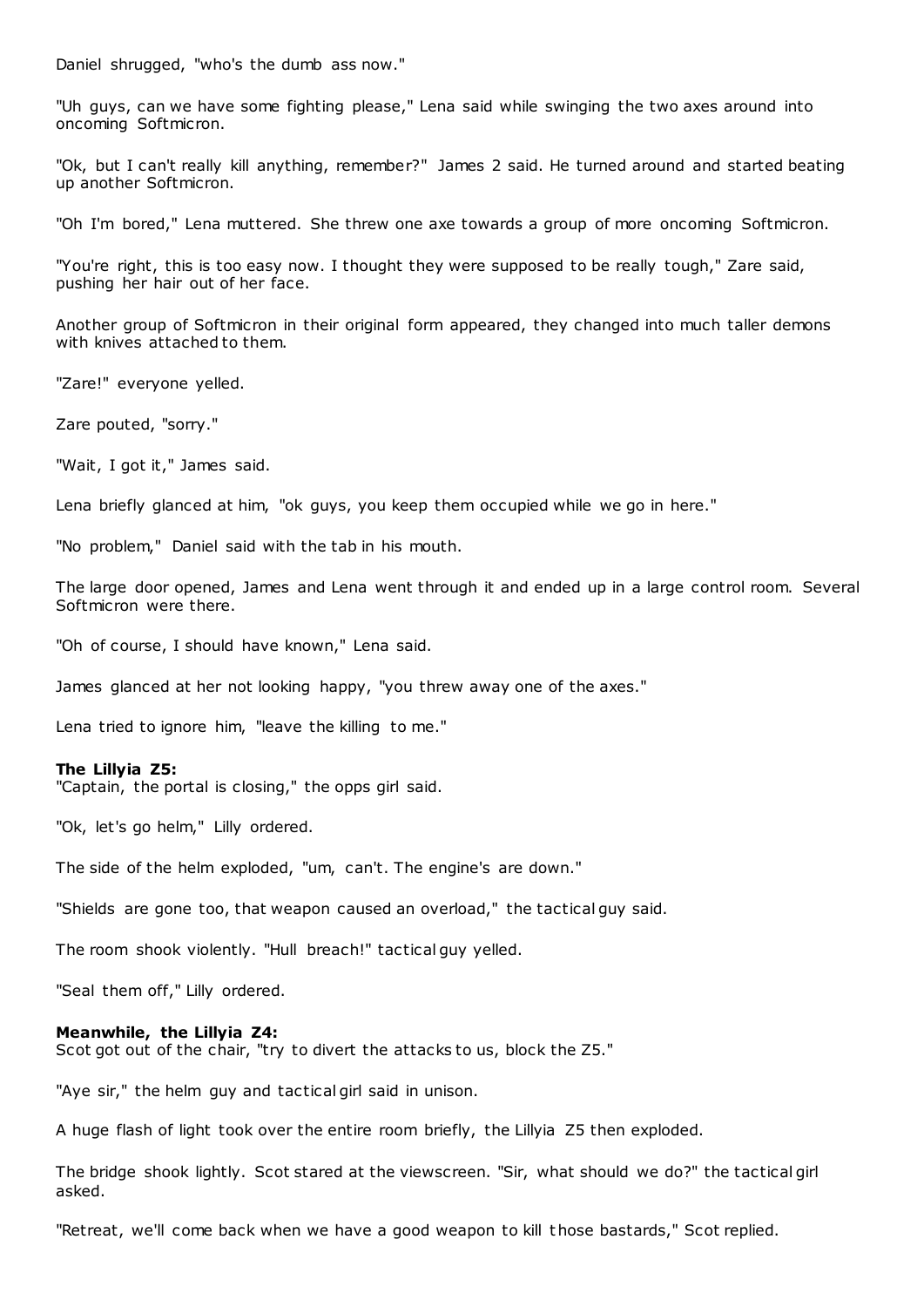"Yes sir, I'll tell the rest of the fleet," the opps girl said.

# **Voyager Bridge:**

"They've done it. A Game Cube is about to emerge," Harry said.

Tactical started beeping furiously, "Captain, Softmicron alert. Coming right from t he surface."

"The awayteam, we have to beam them back," Chakotay said.

Kathryn stood up while wiping coffee from her mouth, "engage the Softmicron. Tell the Enterprise to stay out of the way and get the team back."

"What about the Game, we haven't got time," Kevin said questioningly.

"Just head for it Kevin, avoid fire from Softmicron and fire on them while we do that Ian," Chakotay ordered.

"I'm the Captain," Kathryn moaned.

"Just drink more coffee," Chakotay said.

"Ok," Kathryn said, she sat back down.

#### **Enterprise Bridge:**

"Have you got the awayteam?" Tom asked.

"Yeah, I just got them," Triah replied.

The room shook madly, a few consoles consoles. "Crap, raising shields," Jessie said.

"Impulse engines are off line," Bryan said, glancing back at Tom.

"Go for the Game Cube, we may just make it," Tom ordered.

### **Voyager Bridge:**

Chakotay stood up, "Blue Alert. Engage landing struts."

"Ok, I'll figure out how to do that now," Kevin said, shaking his head.

"Enterprise status," Chakotay said.

"Impulse engines are down, they're getting here on thrusters," Harry said.

"The portal has closed," Ian said.

Lilly 2 glanced back at him, "the Lillyia."

"Well this is one big disaster," Craig 2 muttered.

"We are receiving a message though, someone just managed to send it through the portal," Harry said. He went pale just as the ship shook again.

"We've landed," Kevin said.

"Captain, the Z4 sent a message, the Z5 was destroyed," Harry said.

Everyone glanced over at Lilly 2. "Looks like you're the only one of us who's going to keep that temporal implant," Faye 2 said.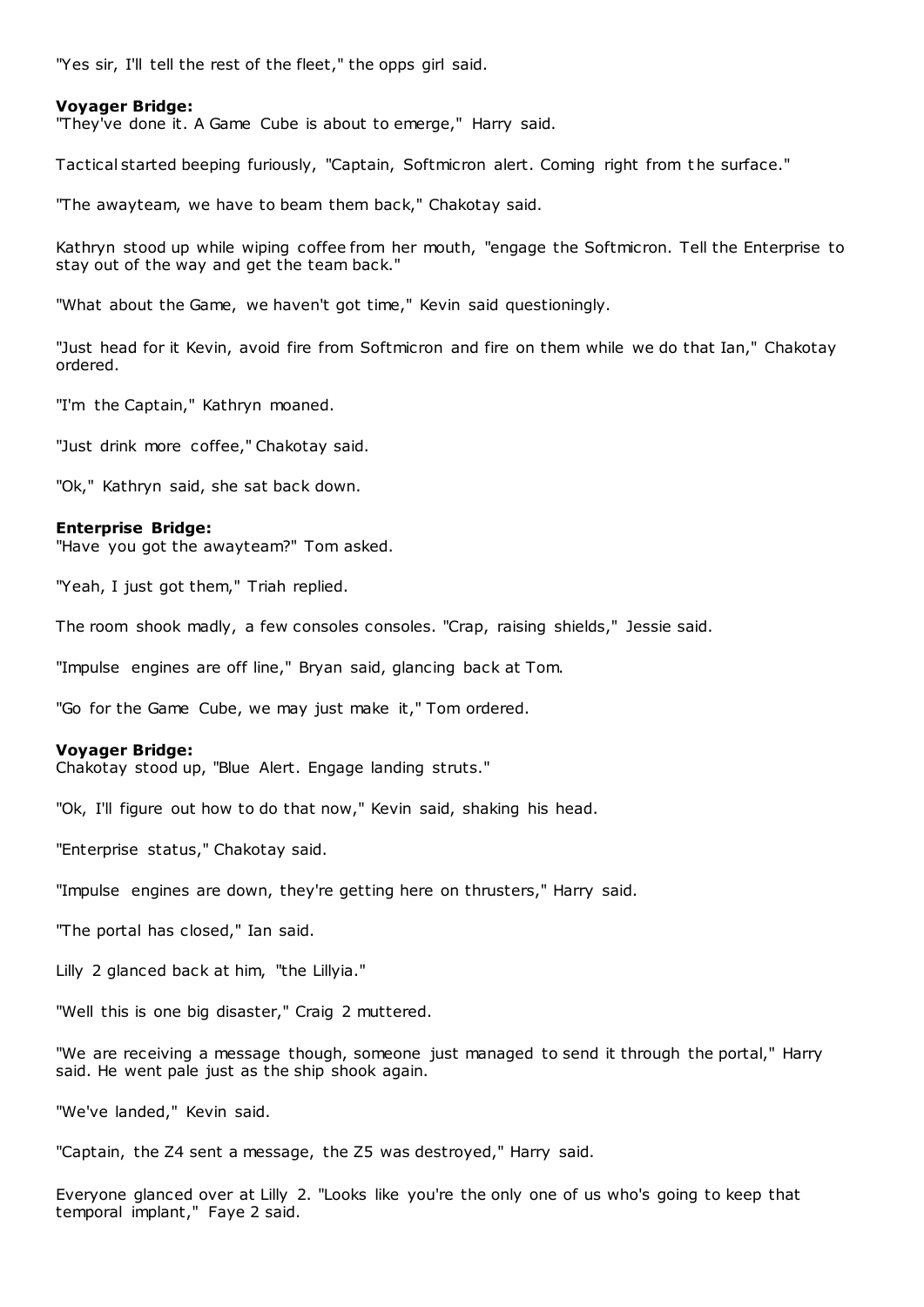Lilly was about to say something but she was interrupted by Harry, "Game's almost on us, the Enterprise has only just reached the atmosphere."

"Take us up, we can't leave them," Kathryn ordered.

"Can't, the Game's too close," Kevin said.

"Eight seconds, six, five, four, three..." Harry said.

### **Enterprise Bridge:**

"Crap we're not going to make it," Bryan said.

"You think!?" Jessie snapped.

Bryan cringed, "I'm doing the best I can."

"Doesn't matter, the Game's landed," Triah said.

Lena and James stepped out of the turbolift. "How's it going?" Lena asked.

Tom turned around, "we missed the Game, Voyager got in, and the Lillyia Fleet didn't get through the portal. Oh and the Softmicron are attacking us."

"We can go back and program another Game," Lena said.

"No need, another one's appeared and it's heading for us," Bryan said cheerfully.

"We didn't program two," James said.

"Crap, get us out of here," Lena ordered.

"What why?" Bryan asked.

"Some Softmicron were just coming in when we were beamed up, they probably programmed a nasty one for us," Lena replied.

Bryan went a little pale, "oh right. Taking us up."

Triah shook her head, "no it's too fast, it's about to hit us."

Lena sighed, "land underneath it. If we hit it in mid air we could get serious damaged."

Bryan nodded, "yes ma'am."

A few seconds later the ship shook, then there was large thud resulting in everyone standing to lose their balance.

"Oh yeah, does this ship even have landing capabilities?" Lena muttered.

"Game landing now," Triah said.

### **A little while later, Voyager:**

Nearly everyone on the bridge looked rather worn out. "Wooh, that was a fun game," Harry commented.

"Oh come on, that's their easier games, yeesh," Kevin said, shaking his head.

"Of course it was easy for you, you were born to do this," Ian commented.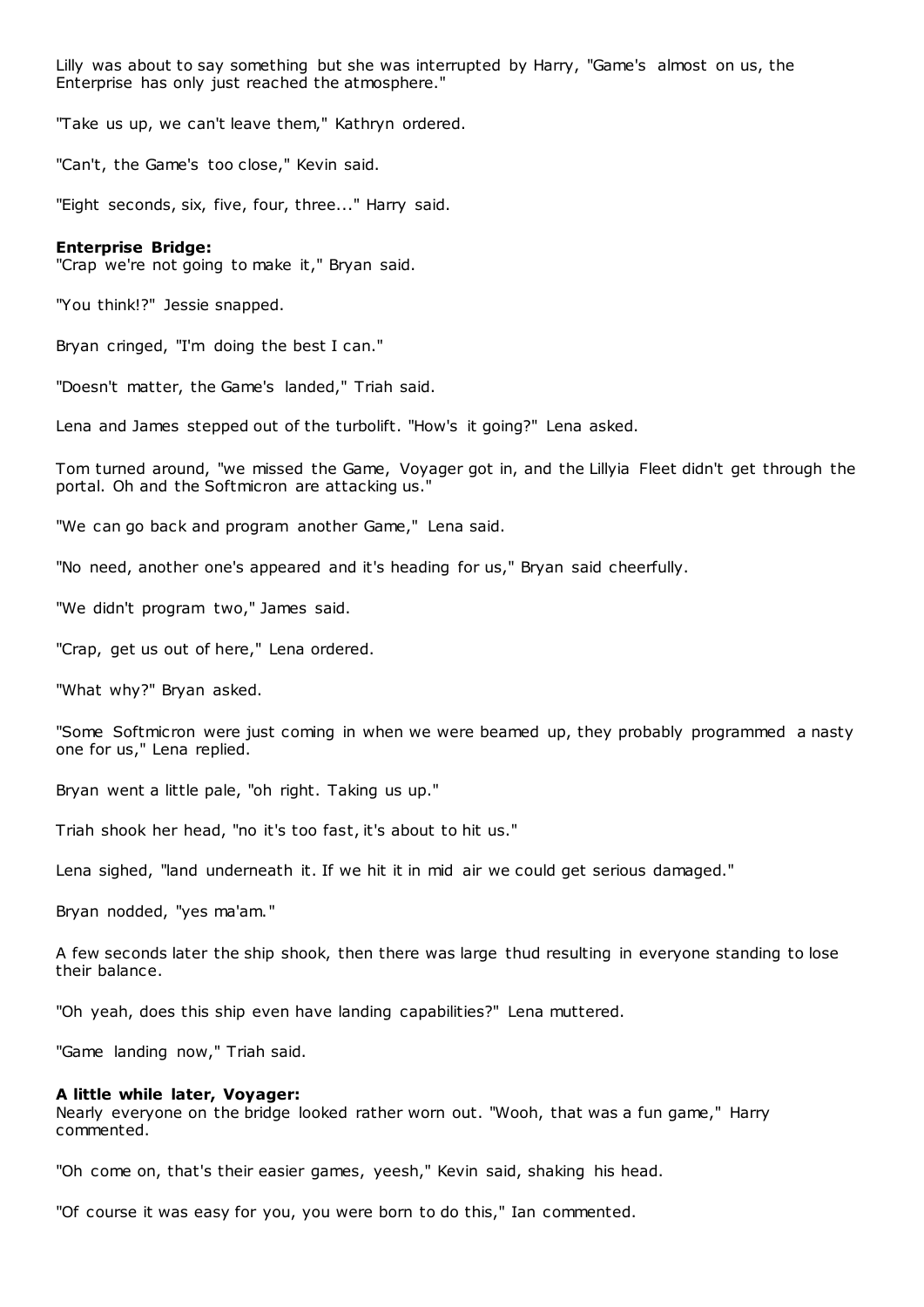Chakotay shook his head, "where are we Harry?"

Harry's eyes lit up, "oh my god, whoever programmed the Game knew what they were doing. We're in a quiet area on Earth."

"Someone catch me, I'm going to faint," Kathryn said. She fell over despite Chakotay's not so evident attempt to catch her, ok he wasn't trying to catch her.

"What are we going to do though? The Enterprise is stuck in that other galaxy and well the Lillyia Fleet is in the Delta Quadrant," Ian said questioningly.

"There's nothing we can do at the moment. Let's just contact Starfleet Command, that's if they haven't noticed us by now," Chakotay replied.

"Anyway I'm sure the Enterprise will be fine. They can get another Game," Kathryn said while standing up.

### **Meanwhile the Enterprise:**

Lena pushed some hair out of her face, "ok people, is everyone ok?"

"Just," Triah replied.

Tom brushed himself down, "the Game wasn't that bad, the catch must be the place we are now."

Triah sat back down in her chair, she fiddled with the console. "Oh well, yeah it is."

"Please don't tell me we're back where Voyager started years ago," Lena groaned.

"No worse, you see I have no idea where we are," Triah said.

"Then we must be still in that galaxy," James said.

Lena slammed her hand down on the banister, leaving a dent. "That's the last time I listen to any people from the future."

"Look on the bright side Lena. Voyager's home, and well both ships are intact unlike that alternate future," Tom said.

"Wow, I agree with Tom, must be something wrong with me," James said.

"Fine, get us to a safe area to make repairs. Before we go too far we have to figure out exactly where we are," Lena ordered.

"Aye Captain," Bryan said.

### **Voyager:**

Admiral Paris was on the viewscreen, "well welcome back everyone. It is very good timing, we had this major war going on a while back with another dimension. It's a good thing you missed that."

"Oh well we were there, but got thrown back to the Delta Quadrant," Kathryn said.

Paris furrowed his brow, "I see, you didn't happen to see the Enterprise? That disappeared, and the area where it was last seen, there was some strange readings like with Voyager had in the Bad Lands."

"Yes that's where the rest of the crew is, including Tom," Chakotay said.

"How come they didn't get back?" Paris asked.